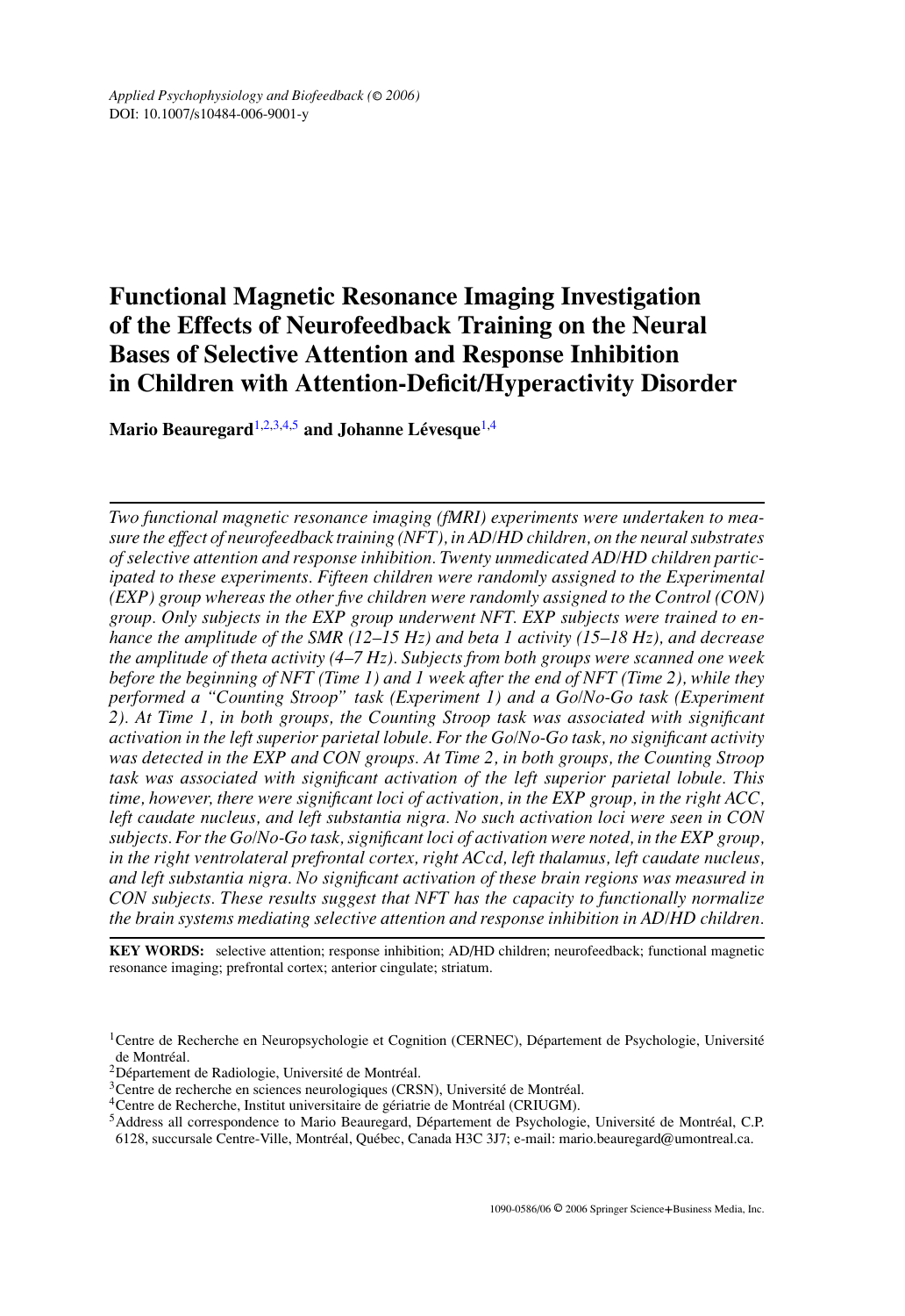## **INTRODUCTION**

Attention Deficit Hyperactivity Disorder (AD/HD), a frequent developmental disorder of childhood, affects 3–7% of children and frequently continues into adulthood (Barkley, [1996\)](#page-14-0). AD/HD in childhood negatively affects academic performance and leads to increased risk for antisocial disorders and drug abuse in adulthood (Mannuzza, Klein, Bessler, Malloy, & Hynes, [1997\)](#page-16-0). This syndrome is mainly characterized by deficits in selective attention and response inhibition (Barkley, [1997\)](#page-14-1). These symptoms reflect impairments in cognitive executive functions. These functions refer to the dynamic regulatory capacities for the initiation and maintenance of efficient attainment of goals (Lezak, [1990\)](#page-15-0), as well as the inhibition of behavioral responses that are inappropriate in the current context (Shallice, [1988\)](#page-16-1). This type of behavioral regulation is essential to successfully adapt one's behavior to changing environmental demands.

Cognitive executive functions are closely related with prefrontal and striatal brain systems (Godefroy, Lhullier, & Rousseaux, [1996;](#page-15-1) Leimkuhler & Mesulam, [1985;](#page-15-2) Smith & Jonides, [1999\)](#page-17-0). In line with this, a number of structural magnetic resonance imaging (MRI) studies have found significant volumetric reduction of prefrontal cortical areas (Aylward et al., [1996;](#page-14-2) Castellanos et al., [1994,](#page-14-3) [1996,](#page-14-4) [2001,](#page-14-5) [2002;](#page-14-6) Durston et al., [2004;](#page-15-3) Filipek et al., [1997;](#page-15-4) Hill et al., [2003;](#page-15-5) Garavan, Ross, Murphy, Roche, & Stein, [1993;](#page-15-6) Kates et al., [2002;](#page-15-7) Mataro, Garcia-Sanchez, Junque, Estevez-Gonzalez, & Pujol, [1997;](#page-16-2) Mostofsky, Cooper, Kates, Denckla, & Kaufmann, [2002;](#page-16-3) Overmeyer et al., [2001;](#page-16-4) Sowell et al., [2003\)](#page-17-1) and caudate nucleus (Castellanos et al., [1994,](#page-14-3) [1996,](#page-14-4) [2001,](#page-14-5) [2002;](#page-14-6) Filipek et al., [1997;](#page-15-4) Hynd et al., [1993;](#page-15-8) Mataro et al., [1997\)](#page-16-2) in children and adolescents with AD/HD.

Single photon emission computed tomography (SPECT) and positron emission tomography (PET) studies carried out in AD/HD children, adolescents, or adults have shown decreased metabolism in the striatum and diverse prefrontal regions during resting state (Amen & Carmichael, [1997;](#page-14-7) Kim, Lee, Shin, Cho, & Lee, [2002;](#page-15-9) Lou, Henriksen, Bruhn, Borner, & Nielsen, [1989;](#page-16-5) Sieg, Gaffney, Preston, & Hellings, [1995;](#page-16-6) Zametkin et al., [1990\)](#page-17-2). Moreover, SPECT studies have demonstrated decreased perfusion in prefrontal areas involved in the control of attentional processes in AD/HD individuals (Amen & Carmichael, [1997;](#page-14-7) Kim et al., [2002\)](#page-15-9), and a functional MRI (fMRI) study reported no activation of the anterior cingulate cortex (ACC) in adults with AD/HD while they performed a Counting Stroop task (Bush et al., [1999\)](#page-14-8) (a variant of the Stroop task-Stroop, [1935\)](#page-17-3). This task, which implicates selective attention and response inhibition, exploits the conflict between a well-learned behavior (i.e., reading) and a decision rule that requires this behavior to be inhibited. Converging evidence from PET and fMRI indicate that the dorsal division of the ACC (or ACcd, Brodmann area-BA-24b'-c' and 32') plays a key role in the various cognitive processes involved in the Stroop task (e.g., interference, allocation of attentional resources, response selection) (Bush et al., [1998;](#page-14-9) Bush, Luu, & Posner, [2000\)](#page-14-10).

The capacity to inhibit behaviors or responses that are inappropriate in the current context can be studied using Go/No-Go tasks, in which the participant is required to refrain from responding to designated items within a series of stimuli. Several studies (Castellanos et al., [2000;](#page-14-11) Hartung, Milich, Lynam, & Martin, [2002;](#page-15-10) Iaboni, Douglas, & Baker, [1995;](#page-15-11) Itami & Uno, [2002;](#page-15-12) Vaidya et al., [1998\)](#page-17-4) have shown that AD/HD subjects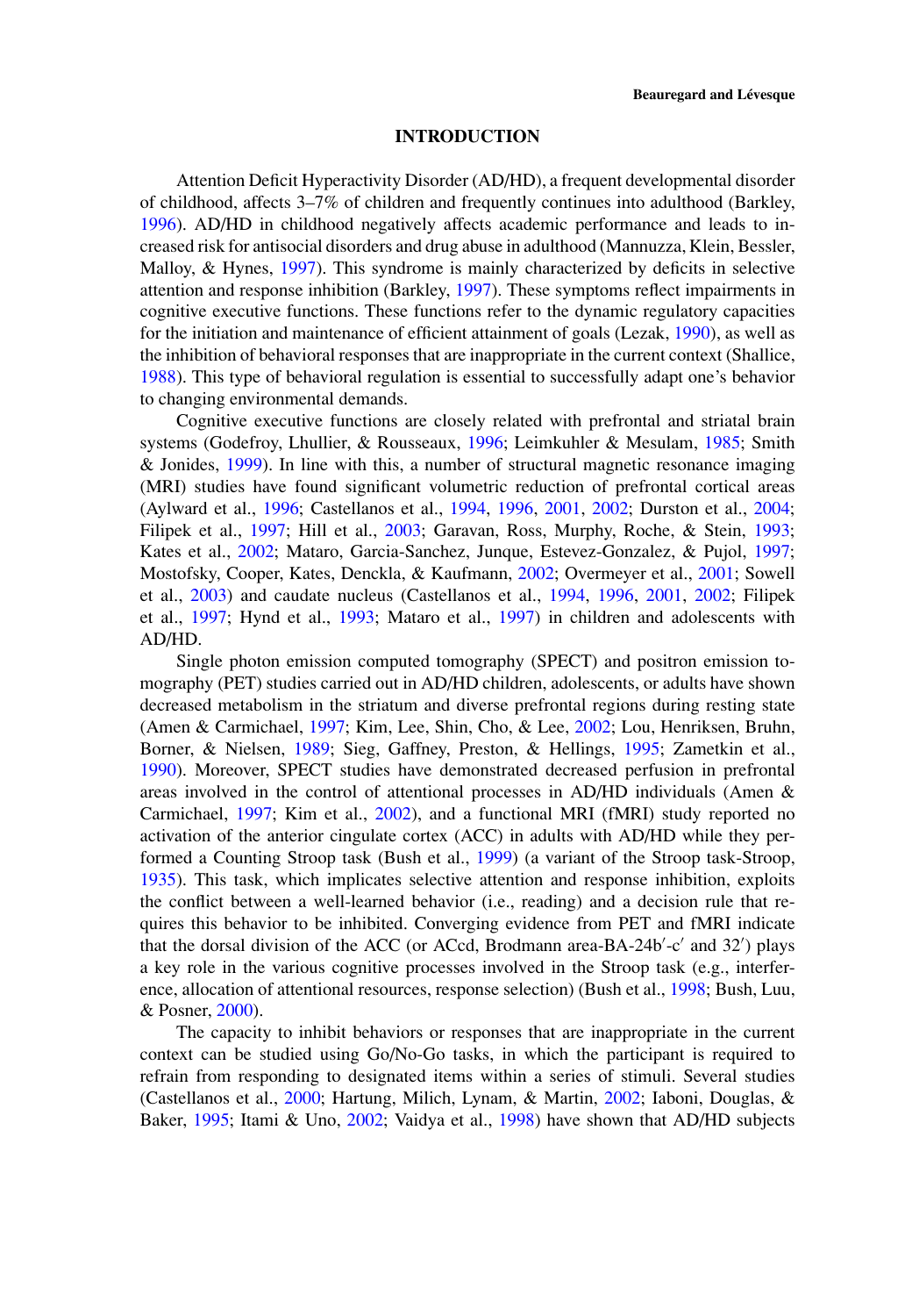exhibit more errors on Go/No-Go tasks. Furthermore, the results of a number of fMRI studies during Go/No-Go tasks indicate that several prefrontal regions (ACC, dorsolateral prefrontal cortex, orbitofrontal cortex, ventrolateral prefrontal cortex) (Casey, Durston, & Fossella, [2001;](#page-14-12) Garavan, Ross, & Stein, [1999;](#page-15-13) Garavan et al., [2002;](#page-15-6) Kiehl, Liddle, & Hopfinger, [2000;](#page-15-14) Konishi, Nakajima, Uchida, Sekihara, & Miyashita, [1998;](#page-15-15) Liddle, Kiehl, & Smith, [2001;](#page-16-7) Menon, Adleman, White, Glover, & Reiss, [2001;](#page-16-8) Rubia, Smith, Brammer, & Taylor, [2003\)](#page-16-9) and the striatum (Menon et al., [2001\)](#page-16-8) are crucially involved in response inhibition. Underactivation of the striatum (Booth et al., [2005;](#page-14-13) Durston et al., [2003;](#page-15-16) Rubia et al., [1999;](#page-16-10) Teicher et al., [2000;](#page-17-5) Vaidya et al., [1998\)](#page-17-4) and prefrontal regions (Booth et al., [2005;](#page-14-13) Rubia et al., [1999;](#page-16-10) Tamm, Menon, Ringel, & Reiss, [2004;](#page-17-6) Vaidya et al., [1998\)](#page-17-4) has been observed in children and adolescent with AD/HD during Go/No-Go tasks.

The results of several clinical studies carried out during the last thirty years suggest that neurofeedback may be efficacious in treating children with AD/HD (Fuchs, Birbaumer, Lutzenberger, Gruzelier, & Kaiser, [2003;](#page-15-17) Kropotov et al., [2005;](#page-15-18) Linden, Habib, & Radojevic, [1996;](#page-16-11) Lubar & Shouse, [1976;](#page-16-12) Lubar & Lubar, [1984;](#page-16-13) Lubar, Swartwood, Swartwood, & O'Donnell, [1995;](#page-16-14) Monastra, Monastra, & George, [2002;](#page-16-15) Rossiter & LaVaque, [1995;](#page-16-16) Rossiter, [2004;](#page-16-17) Shouse & Lubar, [1979;](#page-16-18) Tansey, [1984,](#page-17-7) [1985;](#page-17-8) Thompson & Thompson, [1998\)](#page-17-9). In many of these studies, the operant enhancement of sensorimotor rhythm (SMR) (12–15 Hz) and/or beta 1 (15–20 Hz) EEG activity from the regions overlying the Rolandic area, was trained concomitantly with suppression of theta (4–7 Hz) activity. The basic assumption guiding this approach is that SMR enhancement reduces problems of hyperactivity, whereas increasing beta 1 activity and suppressing theta activity diminishes attention deficits (Lubar & Shouse,  $1976$ ). In keeping with this assumption, these studies demonstrated that neurofeedback training (NFT) can significantly reduce attention deficits and hyperactivity in children with AD/HD.

In this context, the main objective of this work was to measure the effects of NFT, in AD/HD children, on the neural substrates of selective attention and response inhibition. FMRI experiments were conducted during a Counting Stroop task (Experiment 1) and a Go/No-Go task (Experiment 2). Behavioraly, we predicted that NFT would significantly improve performance on both tasks. Neurally, we predicted that NFT would significantly increase ACcd activity during the Counting Stroop task, and prefrontal as well as striatal activity during the Go/No-Go task.

# **MATERIALS AND METHODS**

#### **Subjects**

The study sample was composed of 20 AD/HD children. These AD/HD children were randomly assigned to either an Experimental (EXP) group or a control (CON) group. Fifteen AD/HD children comprised the EXP group (4 girls and 11 boys, mean age: 10.2, *SD*: 1.3, range: 8–12) and five ADHD children comprised the CON group (5 boys, mean age: 10.2, *SD*: 0.8, range: 9–11). The EXP group received NFT whereas the CON group received no treatment (the CON group served specifically to measure the effect of passage of time). The parents of the subjects gave written informed consent and the study was approved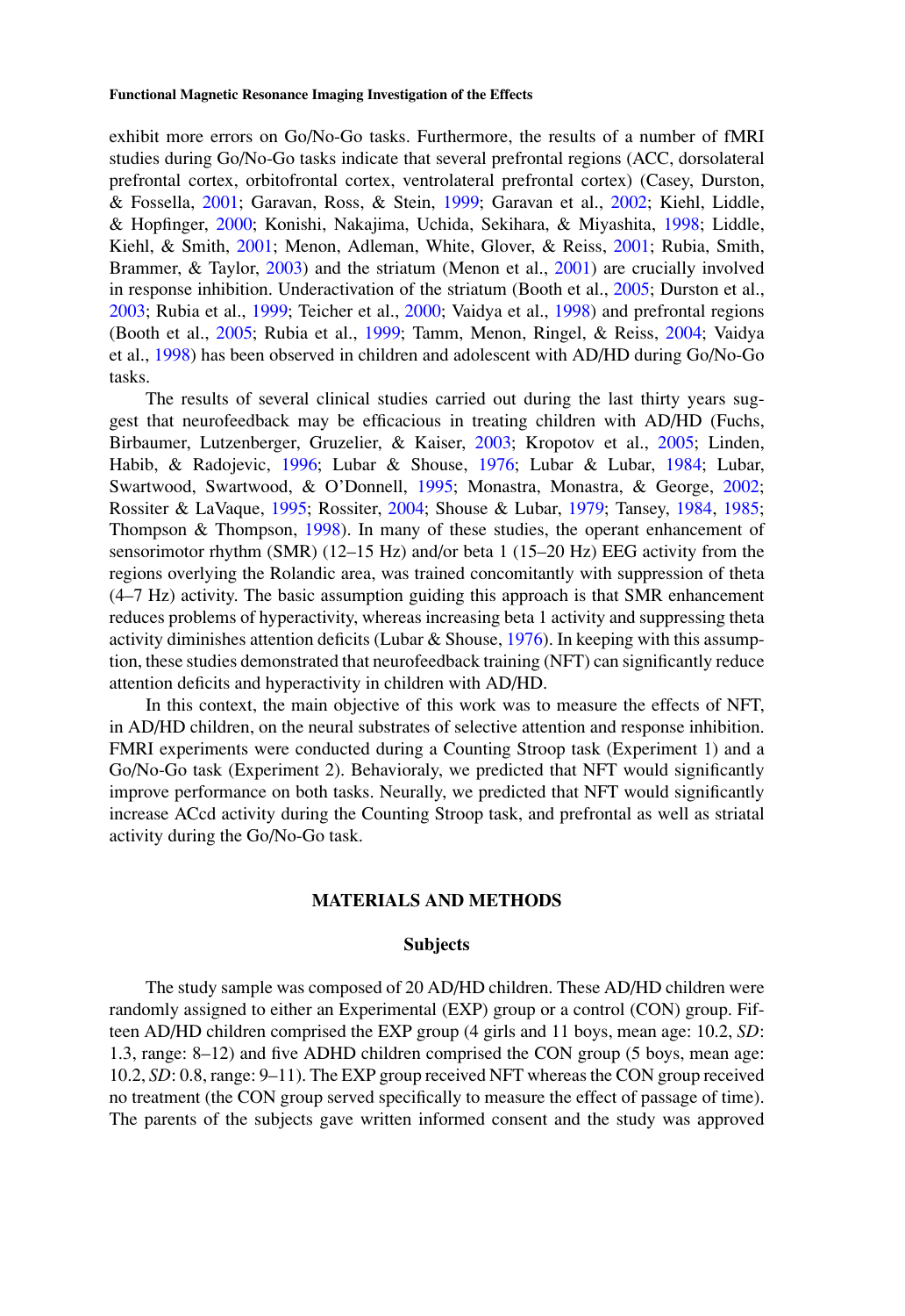by the ethics research committees of the Centre hospitalier de l'Université de Montréal (CHUM), Hôpital Notre-Dame, and Hôpital Ste-Justine (a pediatric hospital affiliated with Université de Montréal). Inclusion criteria for all subjects were:  $(1)$  age 8 to 12 years; (2) right-handedness (Edinburgh Handedness Inventory, Oldfield, [1971\)](#page-16-19); (3) *IQ >* 85 (based on the *Wechsler Intelligence Scale for Children*-Revised—WISC-R); and (4) a diagnosis of AD/HD based on the DSM-IV criteria (DSM-IV, [1994\)](#page-15-19). All were native French speakers. Exclusion criteria for all subjects were the presence of: (1) any current Axis I psychiatric diagnosis other than AD/HD; (2) a learning disability (e.g., dyslexia, dyscalculia); (3) a neurologic disorder (e.g., epilepsia); (4) a neuropsychiatric disorder (e.g., Major Depressive Disorder, Obsessive-Compulsive Disorder).

No subjects were taking psychostimulant drugs during the study (subjects in both EXP and CON groups were treated with methylphenidate before the beginning of the study-none of the subjects did undergo cognitive training before this study). Clinical and neuropsychological assessments were performed at the Hopital Ste-Justine's AD/HD Clinic. ˆ Clinical assessment included: (1) psychiatric, medical, and neurologic evaluations by a board certified child psychiatrist; (2) structured diagnostic interview with the Structured Clinical Interview (Spitzer, Williams, Gibbon, & First, [1992\)](#page-17-10) and an AD/HD symptom checklist from DSM-IV [\(1994\)](#page-15-19). Neuropsychological testing included the Digit Span subtest of the Wechsler Intelligence Scale for Children—Revised (WISC-R) (Wechsler, [1981\)](#page-17-11) to assess attention span and the Integrated Visual and Auditory Continuous Performance Test (IVA, version 4.3) to evaluate visual and auditory attention (Tinius, [2003\)](#page-17-12). The Conners Parent Rating Scale–Revised (CPRS-R) (Full Scale Attention Quotient and Full Scale Response Control Quotient) was also used to obtain parental reports of subjects's behavioral problems regarding specifically inattention and hyperactivity (Conners et al., [1997\)](#page-14-14). Scaled scores were used for data analysis.

The Digit Span, the IVA, and the CPRS-R were administered at Time 1 (1 week before the beginning of the NFT) and Time 2 (1 week after the end of the NFT). At Time 1 the EXP and CON groups did not differ cognitively and behaviorally (Table [I\)](#page-4-0). Within- and between-groups comparisons were performed using two-tailed *t*-tests.

# **NFT**

NFT was based on a protocol previously developed by Lubar and Lubar [\(1984\)](#page-16-13). It was conducted over a period of 13 weeks and a half (40 sessions, three training sessions per-week). The training was divided in two phases (20 sessions in each phase): in the first phase, subjects in the EXP group were trained to enhance the amplitude of the SMR  $(12-15 \text{ Hz})$  and decrease the amplitude of theta activity  $(4-7 \text{ Hz})$ ; in the second phase, EXP subjects learned to inhibit the amplitude of their theta waves (4–7 Hz) and increase the amplitude of their beta 1 waves (15–18 Hz). NFT was provided using the Lexicor NRS-24 Biolex program (version 2.40) (Lexicor, Boulder, CO) and the Procomp + Biograph program (version 2.1) (Thought Technology Ltd, Montreal, Canada). For each subject, these systems were used in an alternating manner. Each session lasted 60 min. EEG was recorded from CZ, with reference placed on the left earlobe and ground electrode on the right earlobe. A sampling rate of 128 Hz with 2 s epochs was used. Skin impedance was less than  $5 K\Omega$ . The pertinent frequencies were extracted from EEG recordings and feed back using an audio-visual online feedback loop in the form of a video game. Each session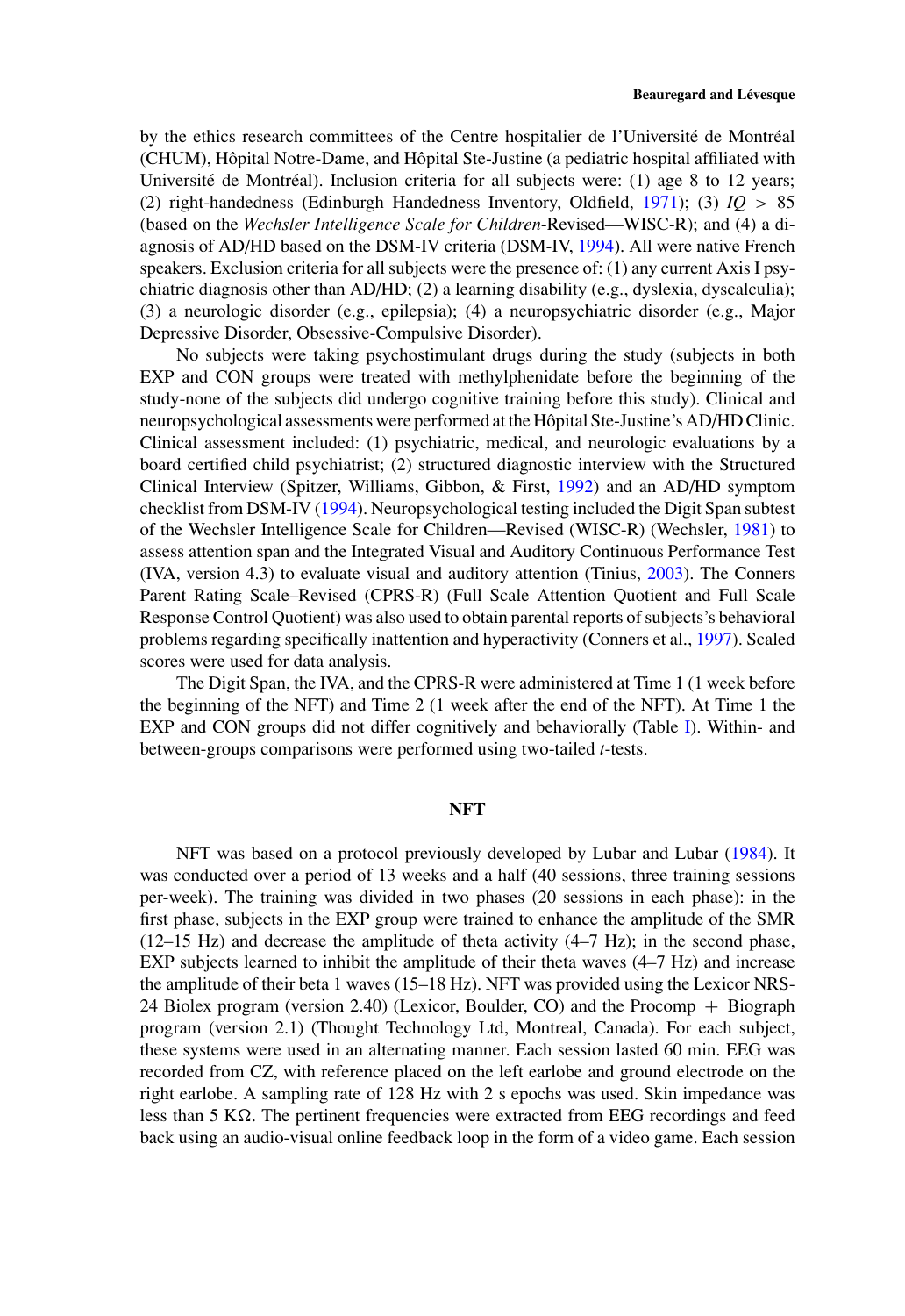<span id="page-4-0"></span>

| Table I. Neuropsychological Data |            |            |          |  |
|----------------------------------|------------|------------|----------|--|
|                                  |            | Time 2     |          |  |
| CON                              | <b>EXP</b> | <b>CON</b> | EXP      |  |
|                                  |            |            |          |  |
| 7.6                              | 9.8        | 8.8        | $11.6*$  |  |
| 1.9                              | 2.9        | 3.4        | 3.7      |  |
|                                  |            |            |          |  |
| 78.2                             | 77.5       | 78.4       | 85***    |  |
| 24                               | 22         | 33.4       | 18       |  |
|                                  |            |            |          |  |
|                                  |            |            |          |  |
| 73.4                             | 71.6       | 71.2       | 58.9**** |  |
| 9.9                              | 8.4        | 12.1       | 7.2      |  |
|                                  |            |            |          |  |
| 75.8                             | 79.4       | 73.8       | $64.3*$  |  |
| 9.9                              | 10.8       | 9.3        | 18.9     |  |
|                                  |            | Time 1     |          |  |

*Note.* CON: Control; EXP: Experimental; IVA: Integrated Visual and Auditory Continuous Performance Test; CPRS-R: Conners Parent Rating Scale—Revised.  ${}^{*}p$  < 0.05; \*\*\**p* < 0.005;\*\*\*\**p* < 0.001.

was subdivided in 2 min periods (that were gradually increased up to 10 min). During these periods, subjects were either attempting to maintain a state of relaxation, solve mathematical problems or read texts.

# **EXPERIMENT 1**

# **Behavioral Protocol**

The behavioral protocol used was based on the protocol conceived by Bush and colleagues [\(1998\)](#page-14-8) with respect to the Counting Stroop task. Subjects were instructed that they would see sets of one to four identical words appear on the screen. They were told also to report, through button-press, the number of words in each set, regardless of what the words were. During ''Neutral'' blocks, the words consisted of names of common animals (dog, cat, bird, or mouse) whereas during ''Interference'' blocks, the stimuli were the number words ''one,'' ''two,'' ''three,'' or ''four'' (words were presented in French). Subjects were told that the keypad buttons represented one, two, three, and four from left to right, and subjects utilized the index and middle fingers of the right hand to respond. Subjects were instructed that the sets would change every 1.5 s. In addition, they were told to answer as quickly and accurately as possible. Immediately prior to entering the scanner, subjects completed a 1-min computerized practice version of the task (20 Neutral trials followed by 20 Interference trials). During the functional scan, which started with 9 s of fixation on a cross, six 30 s blocks of the Neutral words alternated with six Interference blocks. Subjects completed 20 trials during each (Neutral/Interference) block, i.e., 120 total trials of each type during the functional scan session. The order of presentation of the blocks was counterbalanced across subjects. Accuracy (percent correct) and reaction times were monitored during the scan (due to space limitations, the reaction time data will be presented and discussed in a separate article).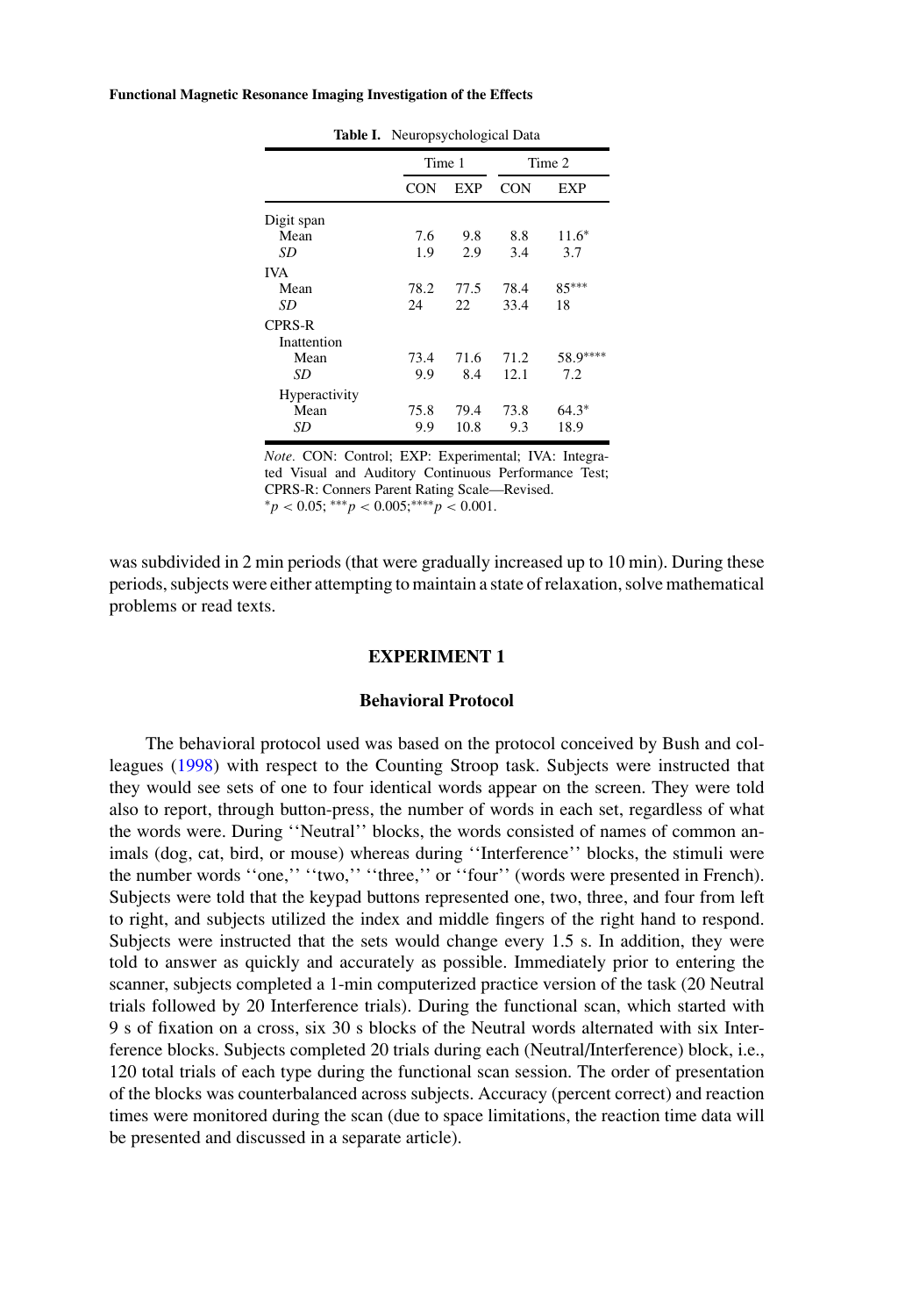Using the E-Prime software (version 1.1, Psychology Software Tools, Inc., Pittsburgh, PA), stimuli were produced on an IBM Aptiva P3 600 MHz and projected, via a Plus U4136 color LCD projector (Tokyo, Japan), through a collimating lens onto a rear-projection screen that was fastened vertically in the magnet bore at neck level. Subjects viewed the stimuli on a tilted mirror placed in front of their head. Individual words subtended about 1◦of the visual angle vertically, and sets of four words subtended a visual angle of about 6◦ vertically.

# **Image Acquisition**

Echoplanar images (EPI) were acquired on a 1.5 Tesla system (Sonata, Siemens Electric, Erlangen, Germany). Twenty-eight slices (4 mm thick) were acquired every 2.65 sec in an inclined axial plane, aligned with the AC-PC axis. These T2<sup>∗</sup>. weighted functional images were acquired using an EPI pulse sequence (echo-spacing time  $= 0.8$  ms, TE = 54 ms, Flip =  $90^\circ$ , FOV = 215 mm, voxel size = 3.36 mm  $\times$  3.36 mm  $\times$  4 mm, matrix  $= 64 \times 64$ ). Following functional scanning, high-resolution data were acquired via a Tl-weighted three-dimensional volume acquisition obtained using a gradient echo pulse sequence (TR = 9.7 ms, TE = 4 ms, flip =  $12^\circ$ , FOV = 250 mm, matrix =  $256 \times 256$ ).

#### **FMRI Data Analysis**

Data were analyzed using Statistical Parametric Mapping software (SPM2, Wellcome Department of Cognitive Neurology, London, UK). Images for all subjects were realigned to correct for artifacts due to small head movements. The images for all subjects were then spatially normalized into an MRI stereotactic space, and convolved in space with a three-dimensional isotropic Gaussian kernel (12 mm FWHM) to improve the signal-tonoise ratio and to accommodate for residual variations in functional neuroanatomy that usually persist between subjects after spatial normalization. Even if the subjects were children, the Talairach and Tournoux [\(1988\)](#page-17-13) template was used since Burgund et al. [\(2002\)](#page-14-15) have recently shown that even if there are some small anatomical differences between the brain' structures and sulci of adults (age range: 18–30) and those of children (age range: 7–8), those differences do not compromise the usefulness of an adult stereotactic space for children's functional images, assuming a functional resolution of 5 m in images averaged across children.

For the statistical analysis, the time series of the images were convolved with the hemodynamic response function which approximates the activation patterns. Effects at each and every voxel were estimated using the general linear model. Voxel values for the contrasts of interest yielded a statistical parametric map of the  $t$  statistic (SPM  $t$ ), subsequently transformed to the unit normal distribution, (SPM Z). To identify the brain regions associated with the Counting Stroop task a random-effects model was implemented to compare the brain activity associated with the Interference trials and that associated with the Neutral trials (Interference minus Neutral). This procedure allows one to make inferences on the population of which participants are deemed representative (Friston & Frackowiak, [1997\)](#page-15-20). At Time 1 and Time 2 this model was implemented to produce the Interference minus Neutral contrasts for both EXP and CON groups (within-group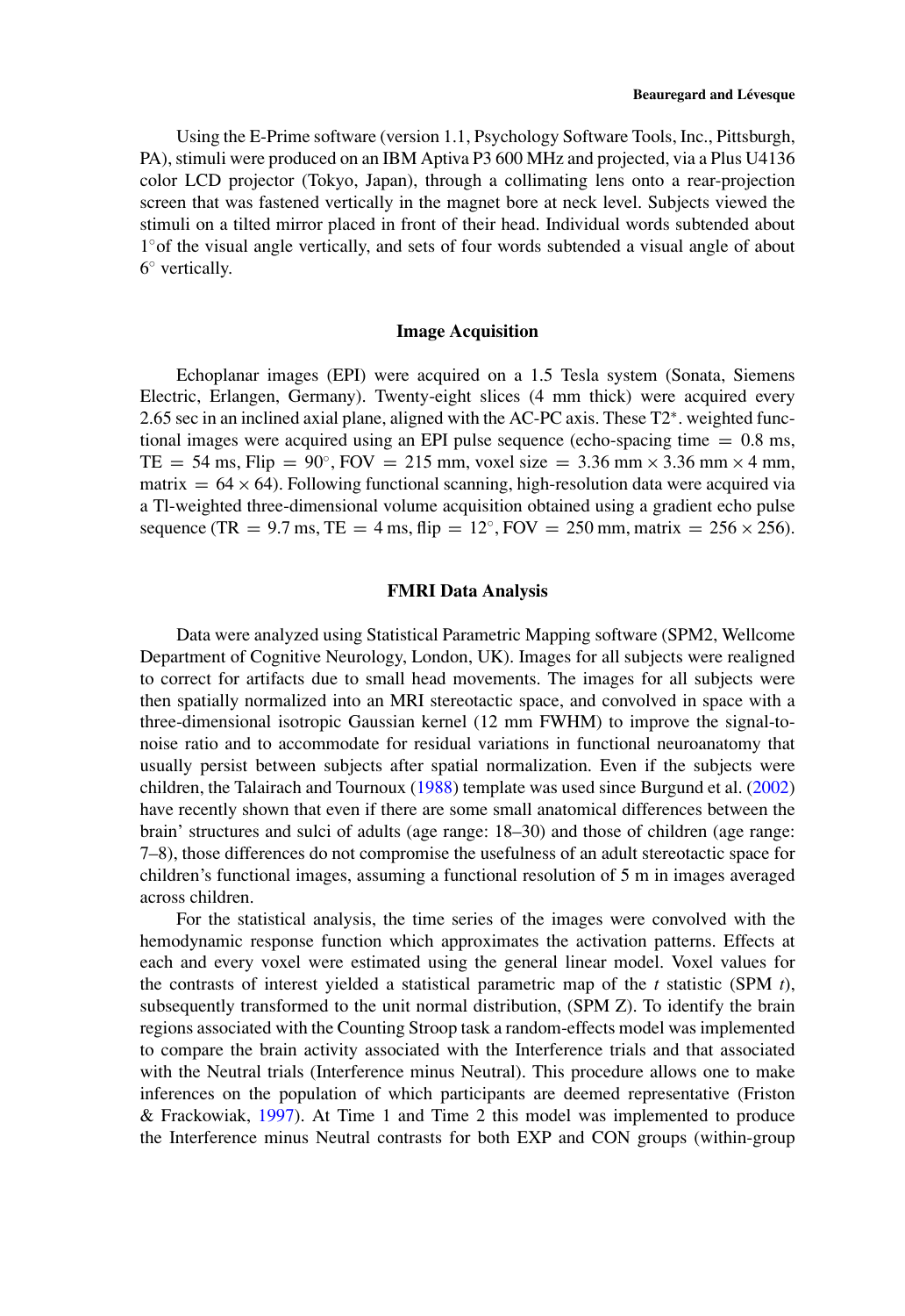statistical comparison). This model was implemented using a multistage approach. First, each subject's data were summarized with an appropriate single image per condition. These single scan per condition per subject images were then entered into a group analysis, i.e., a model at the between subject level using a one-sample *t*-test. The variance of these single images from subject to subject consisted of contributions from both the between and within subject components of variance, in the correct proportions. In addition, for the Interference minus Neutral contrast, a two-sample *t*-test was carried out to compare the mean blood oxygenation level-dependent (BOLD) response within each group at Time 2 v. Time 1. Height threshold was set at  $p < 0.001$  ( $z = 3.09$ ), uncorrected for multiple comparisons. Only clusters showing a spatial extent of at least five contiguous voxels were kept for image analysis.

# **EXPERIMENT 2**

# **Behavioral Protocol**

The event-related Go/No-Go task consisted of a 3250 ms rest epoch at the beginning and a 3250 ms second rest epoch at the end of the task, during which subjects passively viewed the plus sign. The letters "O" (66.7% of trials) and "V" (33.3% of trials) were presented in random order every 3500 ms for 250 ms. Subjects were instructed to respond with a key press to the letter "O" (Go trials) and to withhold the response to letter "V" (No-Go trials). A higher percentage of "O" stimuli allowed for the build-up of a prepotent response. All subjects responded using the forefinger of the right hand. In total, subjects completed 120 trials (80 Go trials and 40 No-Go trials). Accuracy (percent correct) and reaction times were recorded during the scan (the reaction time data will be discussed in a separate report). Stimuli were presented as in Experiment 1.

# **Image Acquisition**

FMRI data were acquired using the same scanning parameters as in Experiment 1. The task was programmed using the E-Prime software (version 1.1, Psychology Software Tools, Inc., Pittsburgh, PA) on an IBM Aptiva P3 600 MHz. Initiation of the scan and task was synchronized using a TTL pulse delivered to the scanner timing microprocessor board from a button box connected to the IBM.

# **FMRI Data Analysis**

Data were analyzed using SPM2. Image preprocessing was identical to that in Experiment 1. General linear modeling was carried out for the functional scans from each subject by modeling the measured event-related BOLD signals and regressors to determinate the relationship between the experimental parameters and the hemodynamic response. Eventrelated analyses were performed by using the default statistical parametric mapping basis function, a synthetic hemodynamic response function consisting of two gamma functions and its derivative. Regressors were generated by convolving a train of delta functions (repre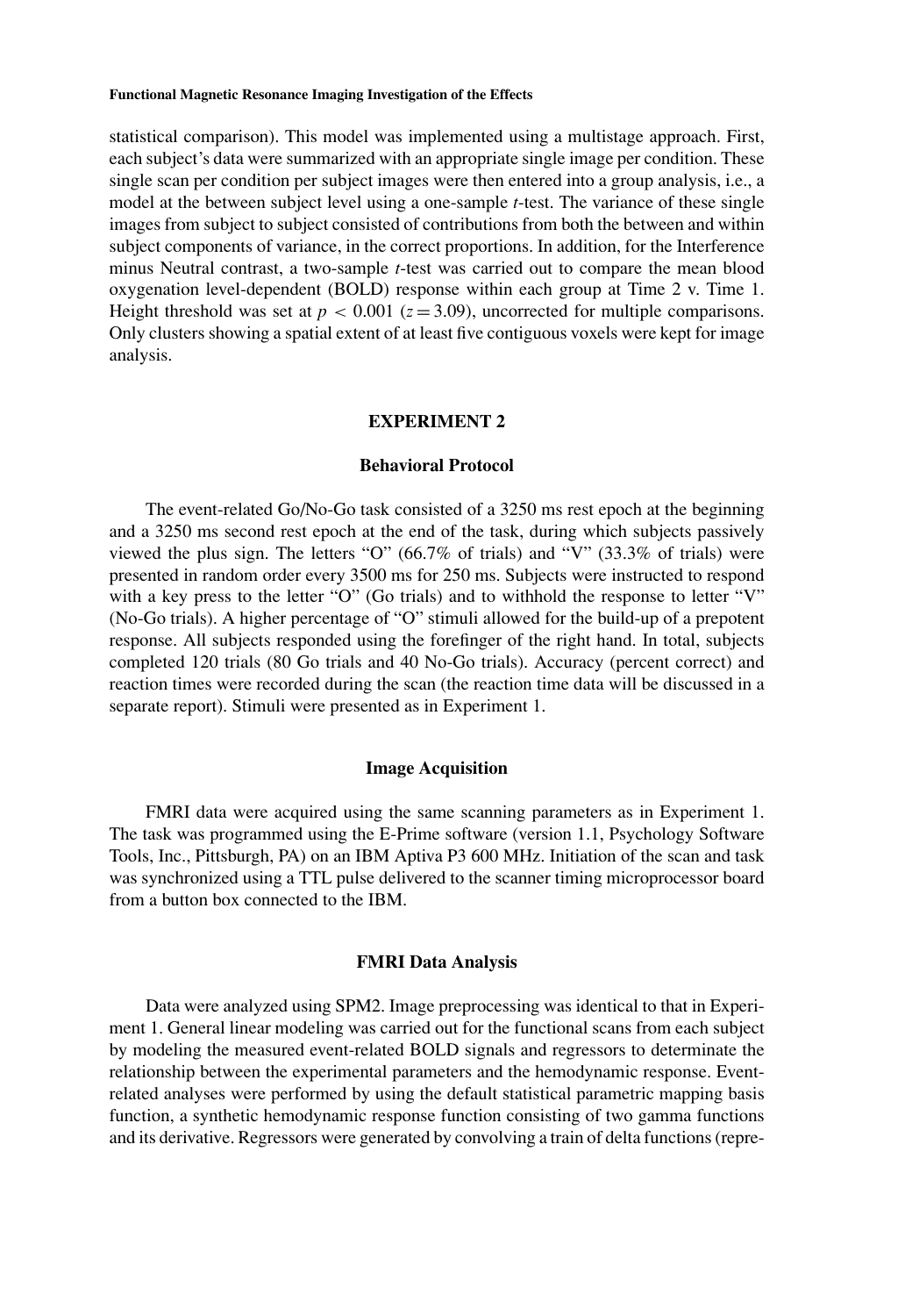senting the sequence of individual trials) with the base function. The linear combination of all the regressors was used to model the hemodynamic response to two conditions: No-Go and Go trials. The six realignment parameters produced during motion correction served as covariates. The images for each participant were concatenated into a single image for each of the two conditions. The specific effects of response inhibition were tested by applying appropriate linear contrasts to the parameter estimates for the No-Go minus correct Go contrast, resulting in a contrast map for each participant. The contrast images of all participants were entered into second-level group analyses conducted with a random-effects statistical model.

#### **RESULTS**

#### **Neuropsychological Data**

At Time 1, there was no significant difference between CON and EXP subjects with regard to the average scores on the Digit Span, the IVA, and the CPRS-R (Table [I\)](#page-4-0). This suggests that before EXP subjects started the NFT, inattention and hyperactivity were equivalent in both groups. At Time 2, the scores of the CON subjects on the three tests were not significantly different than those at Time 1 (Table [I\)](#page-4-0). For the EXP group, however, the scores on the Digit Span and the IVA significantly increased at Time 2, compared to Time 1 (Digit Span:  $p < 0.05$ ; IVA:  $p < 0.005$ ) (Table [I\)](#page-4-0). Furthermore, at Time 2 the scores on the Inattention and Hyperactivity components of the CPRS-R significantly decreased, relative to Time 1 (Inattention:  $p < 0.001$ ; Hyperactivity:  $p < 0.05$ ) (Table [I\)](#page-4-0).

# **EXPERIMENT 1**

#### **Behavioral Data**

<span id="page-7-0"></span>For the Neutral trials at Time 1, the average accuracy scores (percentage of correct responses) were not statistically different between the CON  $(58.4\%, SD = 24)$  and EXP  $(48.1\%, SD = 25.5)$  groups (Table [II\)](#page-7-0). At Time 2, the average accuracy score of the CON subjects  $(59.6\%, SD = 24.3)$  was comparable to that of Time 1. For the EXP group, this score was significantly higher ( $P < 0.05$ ) at Time 2 (67%,  $SD = 18.3$ ) than Time 1 (Table [II\)](#page-7-0).

**Table II.** Counting Stroop Task (Percentage of Correct Responses)

|                     |      | Time 1 |      | Time 2 |
|---------------------|------|--------|------|--------|
|                     | CON  | EXP    | CON  | EXP    |
| Neutral trials      |      |        |      |        |
| Mean                | 58.4 | 48.1   | 59.6 | $67*$  |
| SD                  | 24   | 25.5   | 243  | 18.3   |
| Interference trials |      |        |      |        |
| Mean                | 55.8 | 48.2   | 56.8 | 68*    |
| SD                  | 24.1 | 23.8   | 24.3 | 13.9   |
|                     |      |        |      |        |

*Note.* CON: Control; EXP: Experimental. <sup>∗</sup>*<sup>p</sup> <sup>&</sup>lt;* 0.05.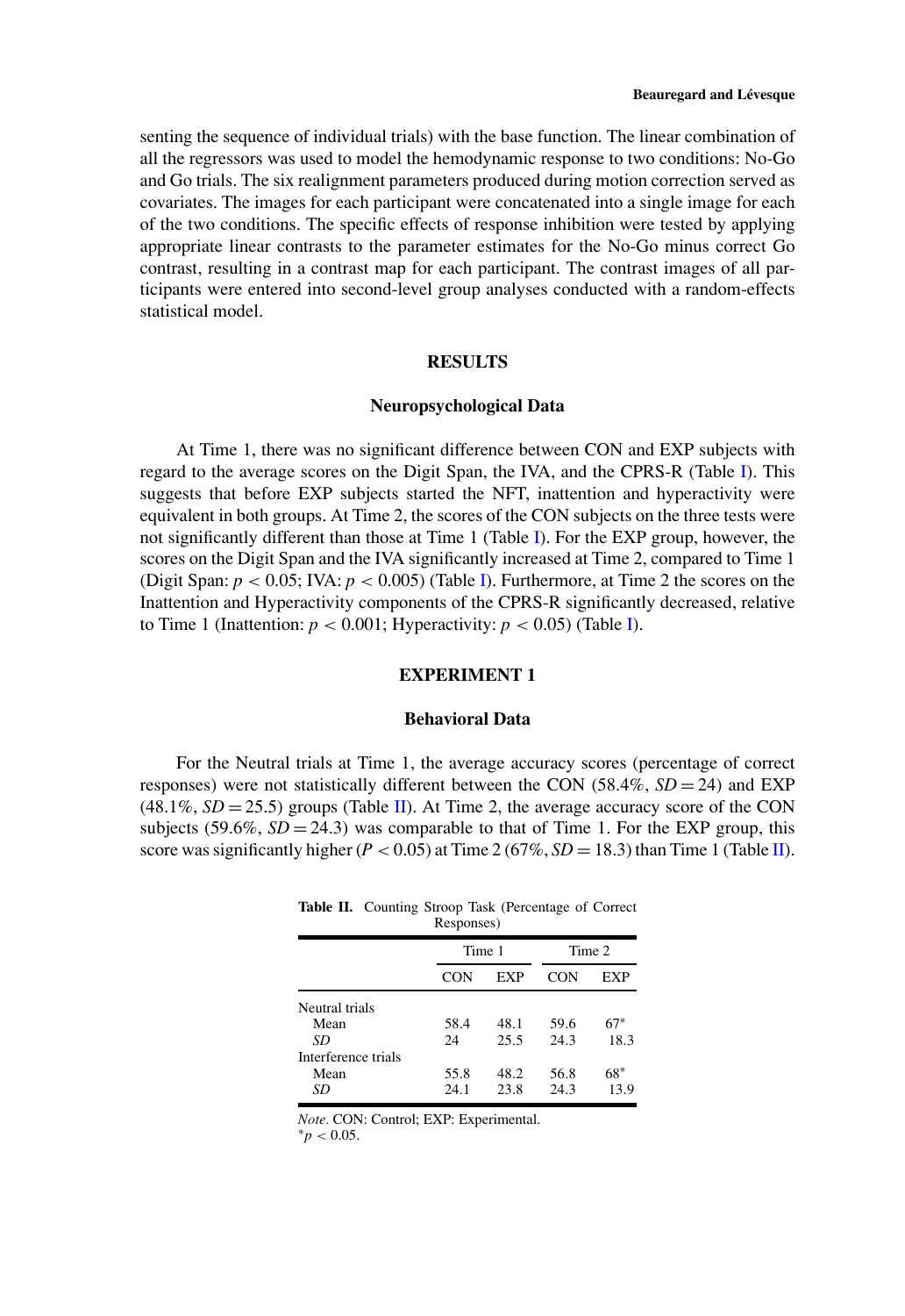For the Interference trials, the pattern was very similar, that is, at Time 1 the average accuracy scores of the CON  $(55.8\%, SD = 24.1)$  and EXP  $(48.2\%, SD = 23.8)$ groups were comparable (Table [II\)](#page-7-0). At Time 2, the average accuracy score of the CON subjects  $(56.8\%, SD = 24.3)$  was not different than that of Time 1. For the EXP group, this score was significantly greater  $(p < 0.05)$  at Time 2 (68%,  $SD = 13.9$ ) than Time 1 (Table [II\)](#page-7-0).

# **Functional MRI Data**

# *CON Group*

At Time 1, the Interference minus Neutral contrast generated a significant locus of activation in the left superior parietal lobule (BA 7) (Table [III,](#page-8-0) Fig. [1\)](#page-9-0). At Time 2, this contrast was associated with another locus of activation in the left superior parietal lobule (BA 7) (Table [III,](#page-8-0) Fig. [1\)](#page-9-0). The two-sample *t*-test performed to compare BOLD responses at Time 1 and Time 2 did not reveal anything significant.

# *EXP Group*

At Time 1, the Interference minus Neutral contrast produced a significant lo-cus of activation in the left superior parietal lobule (BA 7) (Table [III,](#page-8-0) Fig. [1\)](#page-9-0). At Time 2, this contrast was associated with another locus of activation in the left superior parietal lobule (BA 7) (Table [III,](#page-8-0) Fig. [1\)](#page-9-0). Significant loci of activation were also detected in the right ACcd (BA 32), left caudate nucleus and left substantia nigra (Table [III,](#page-8-0) Fig. [1\)](#page-9-0). Moreover, a two-sample *t*-test revealed that BOLD activation in the right

<span id="page-8-0"></span>

|                   |                               |               | Talairach coordinates<br>(mm) |       |      |             |  |
|-------------------|-------------------------------|---------------|-------------------------------|-------|------|-------------|--|
| Group             | Region                        | Brodmann area | $\boldsymbol{x}$              | y     | z    | Z-statistic |  |
| TIME 1            |                               |               |                               |       |      |             |  |
| <b>EXP</b>        | L Superior<br>parietal lobule | 7             | $-36$                         | $-46$ | 50   | 3.83        |  |
| <b>CON</b>        | L Superior<br>parietal lobule | 7             | $-16$                         | $-80$ | 37   | 3.44        |  |
| TIME <sub>2</sub> |                               |               |                               |       |      |             |  |
| EXP               | R ACcd                        | 32            | 3                             | 27    | 35   | 4.54        |  |
|                   | L Caudate nucleus             |               | $-12$                         | 12    | 14   | 4.34        |  |
|                   | L Superior<br>parietal lobule | 7             | $-23$                         | $-60$ | 30   | 3.60        |  |
|                   | L Substantia nigra            |               | $-12$                         | $-19$ | $-5$ | 3.02        |  |
| <b>CON</b>        | L Superior<br>parietal lobule | 7             | $-12$                         | $-56$ | 41   | 3.93        |  |

**Table III.** Interference Minus Neutral Contrast at Time 1 and Time 2

*Note.* Stereotaxic coordinates are derived from the human atlas of Talairach and Tournoux [\(1988\)](#page-17-13) and refer to medial-lateral position  $(x)$  relative to medline (positive  $=$  right), anterior-posterior position  $(y)$  relative to the anterior commissure (positive  $=$  anterior), and superior–inferior position  $(z)$  relative to the commissural line (positive  $=$  superior). Designation of Brodmann areas for cortical areas are also based on this atlas. CON: Control; EXP: Experimental; L: Left; R: Right.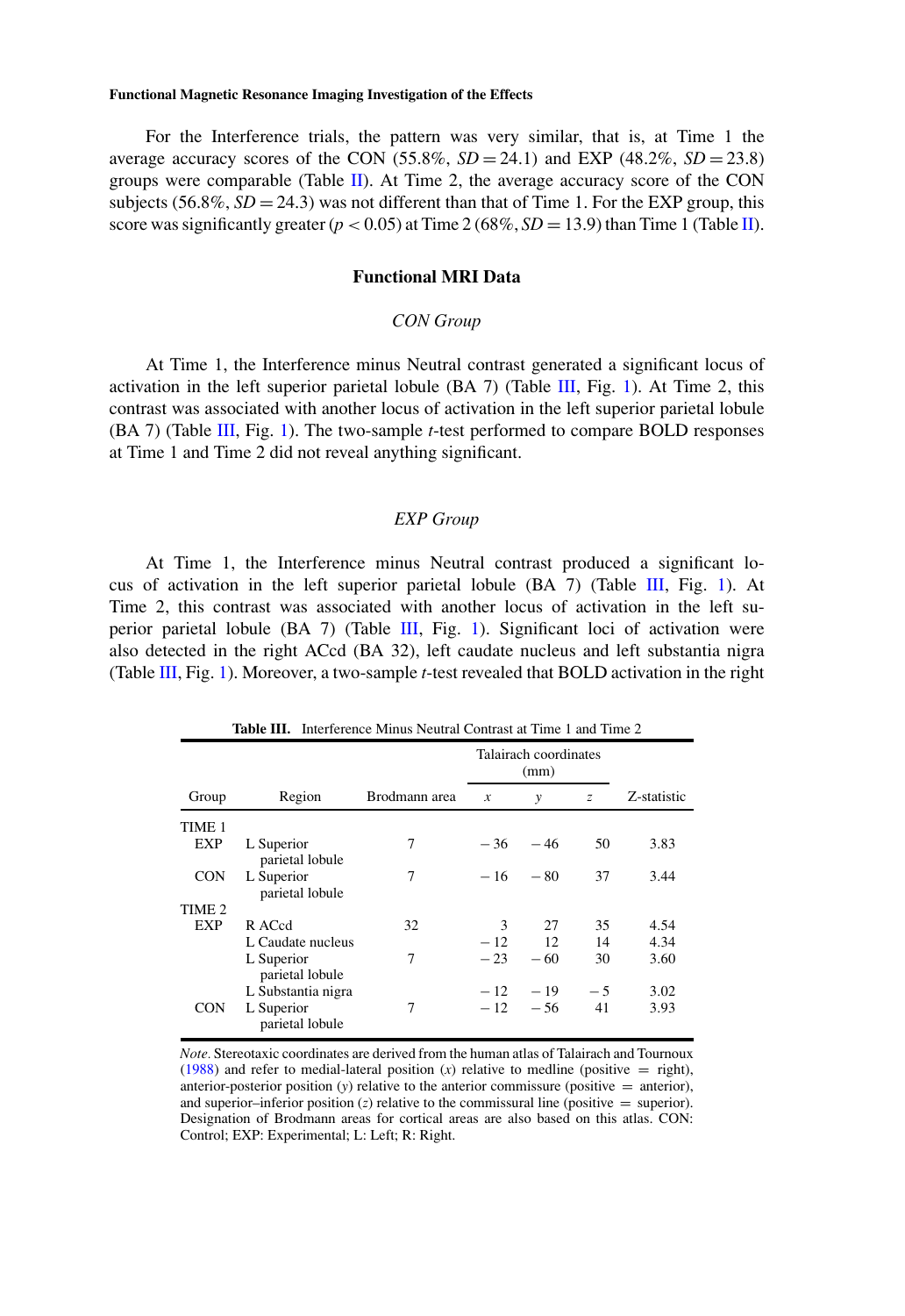<span id="page-9-0"></span>

**Fig. 1.** Statistical activation maps at Time 1 and Time 2 produced by the Interference minus Neutral contrast. Images are sagittal sections for the data averaged across subjects. At Time 1, significant loci of activation were detected in the left superior parietal lobule for both the CON (A) and EXP (C) groups. At Time 2, activations were also noted in this cortical region for the CON (B) and EXP (F) groups. In addition, for the EXP group only, significant loci of activation were measured in the right ACcd (D), as well as the left caudate nucleus and left substantia nigra (E).

ACcd (BA 32) and left caudate nucleus was significantly greater at Time 2 than Time 1 (Table [IV\)](#page-10-0).

# **EXPERIMENT 2**

# **Behavioral Data**

For the Go trials at Time 1, the average accuracy scores (percentage of correct responses) were not statistically different between CON (92.4%, *SD* = 20) and EXP (88%,  $SD = 15$ ) subjects (Table [V\)](#page-10-1). At Time 2, the average accuracy score of the CON subjects  $(84\%, SD = 15)$  was comparable to that of Time 1. For the EXP group, this score was significantly greater  $(p < 0.05)$  at Time 2 (95%,  $SD = 4.9$ ) than Time 1 (Table [V\)](#page-10-1).

For the No-Go trials at Time 1, the average accuracy scores of the CON (74%,  $SD = 11.3$ ) and EXP (78%,  $SD = 13.8$ ) groups were comparable (Table [V\)](#page-10-1). At Time 2, the average accuracy score of the CON subjects  $(84\%, SD = 11.5)$  was not different than that of Time 1. For the EXP group, this score was significantly higher ( $p < 0.0005$ ) at Time 2 (94%, *SD* 4.8) than Time 1 (Table [V\)](#page-10-1).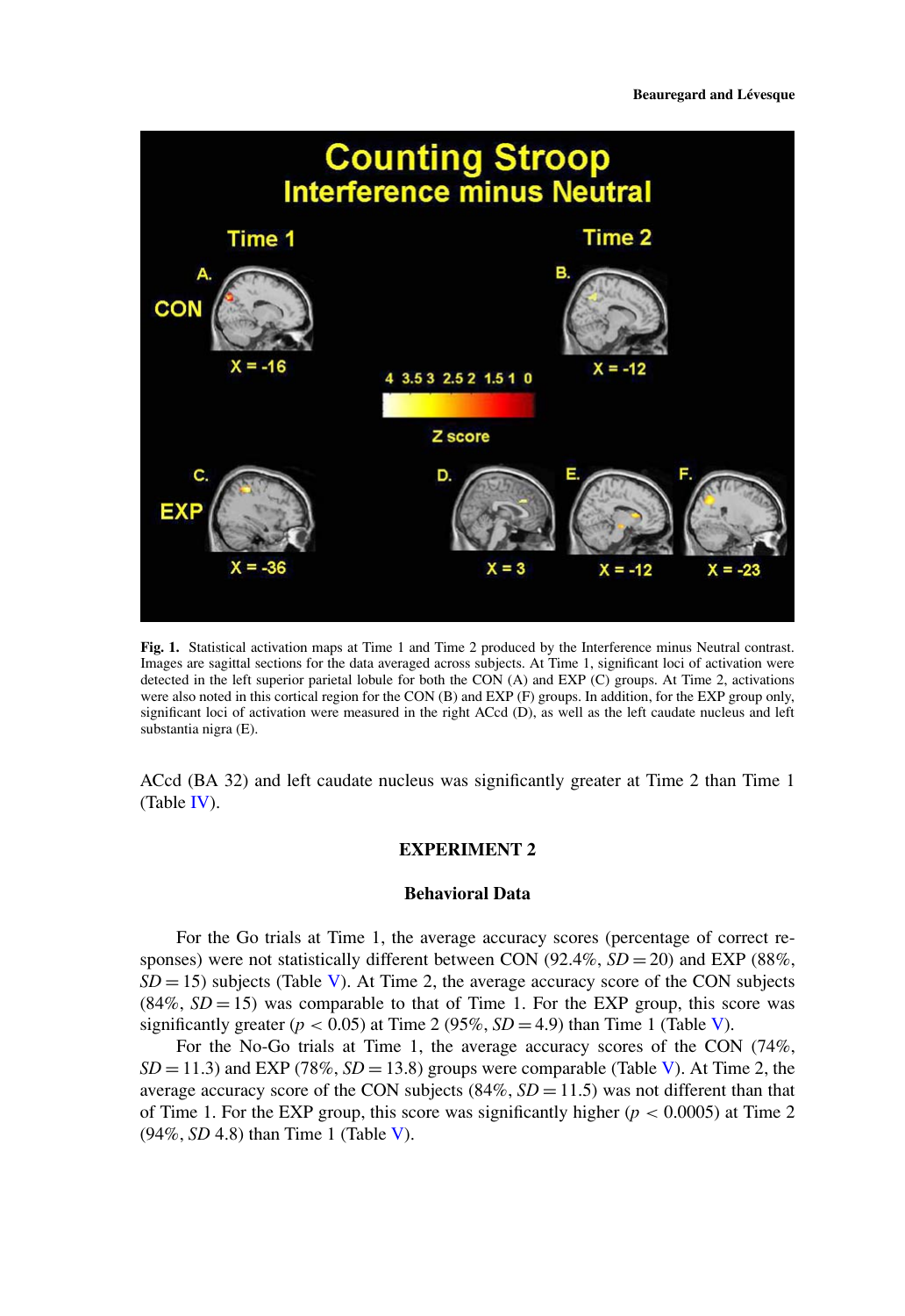<span id="page-10-0"></span>

|            |                             |               | Talairach coordinates<br>(mm) |    |    |              |
|------------|-----------------------------|---------------|-------------------------------|----|----|--------------|
| Group      | Region                      | Brodmann area | $\mathcal{X}$                 |    |    | Z-statistic  |
| <b>EXP</b> | R ACcd<br>L Caudate nucleus | 32            | $-12$                         | 30 | 27 | 3.42<br>3.16 |

**Table IV.** EXP Group: Time 1 v. Time 2 (Interference Minus Neutral Contrast)

*Note.* Stereotaxic coordinates are derived from the human atlas of Talairach and Tournoux [\(1988\)](#page-17-13) and refer to medial–lateral position  $(x)$  relative to medline (positive  $=$  right), anterior–posterior position  $(y)$  relative to the anterior commissure (positive  $=$  anterior), and superior–inferior position  $(z)$  relative to the commissural line (positive  $=$  superior). Designation of Brodmann areas for cortical areas are also based on this atlas. CON: Control; EXP: Experimental; L: Left; R: Right.

# **Functional MRI Data**

## *CON Group*

At both Time 1 and Time 2, the No-Go minus Go contrast did not produce any significant locus of activation. The two-sample *t*-test performed to compare BOLD responses at Time 1 and Time 2 did not reveal anything significant.

# *EXP Group*

The No-Go minus Go contrast did not produce any significant locus of activation at Time 1. At Time 2, significant loci of activation were noted in the right ACcd (BA 24/32), right ventrolateral prefrontal cortex (BA 47), left thalamus, left caudate nucleus, and left substantia nigra (Table [VI,](#page-11-0) Fig. [2\)](#page-11-1). A two-sample *t*-test confirmed that BOLD signal in these brain regions was significantly greater at Time 2 relative to Time 1.

## **DISCUSSION**

<span id="page-10-1"></span>The Time 2 v. Time 1 comparison of the average scores on the Digit Span, the IVA, and the CPRS-R reveals that the neurofeedback protocol used here led to a significant decrease

| Go/No-Go task (Percentage of Correct<br>Table V.<br>Responses) |        |      |      |        |  |  |  |
|----------------------------------------------------------------|--------|------|------|--------|--|--|--|
|                                                                | Time 1 |      |      | Time 2 |  |  |  |
|                                                                | CON    | EXP  | CON  | EXP    |  |  |  |
| Go trials                                                      |        |      |      |        |  |  |  |
| Mean                                                           | 92.4   | 88   | 84   | 95*    |  |  |  |
| SD                                                             | 20     | 15   | 15   | 4.9    |  |  |  |
| No-Go trials                                                   |        |      |      |        |  |  |  |
| Mean                                                           | 74     | 78   | 84   | 94*    |  |  |  |
| SD                                                             | 11.3   | 13.8 | 11.5 | 4.8    |  |  |  |

*Note.* CON: Control; EXP: Experimental. <sup>∗</sup>*<sup>p</sup> <sup>&</sup>lt;* 0.05; ∗∗*<sup>p</sup> <sup>&</sup>lt;* 0.0005.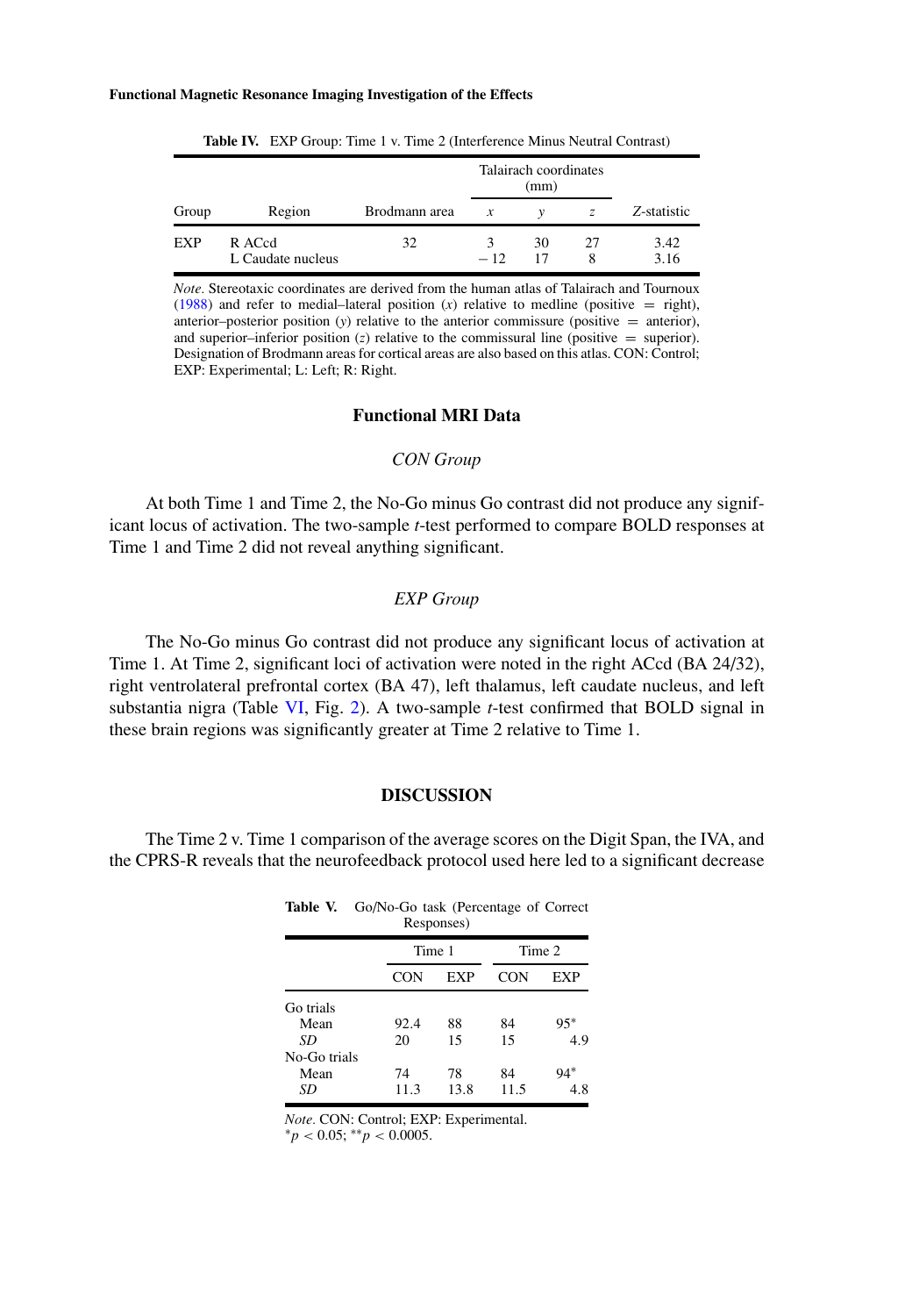<span id="page-11-0"></span>

|       |                                                                                                         |               | Talairach coordinates<br>(mm)    |                                     |                              |                                      |
|-------|---------------------------------------------------------------------------------------------------------|---------------|----------------------------------|-------------------------------------|------------------------------|--------------------------------------|
| Group | Region                                                                                                  | Brodmann area | $\boldsymbol{x}$                 | $\mathcal V$                        | $\mathcal{Z}$                | Z-statistic                          |
| EXP   | L Thalamus<br>L Substantia nigra<br>R ACcd<br>L Caudate nucleus<br>R Ventrolateral<br>prefrontal cortex | 24/32<br>47   | $-3$<br>$-3$<br>3<br>$-18$<br>36 | $-17$<br>$-12$<br>44<br>$-16$<br>17 | $-1$<br>-9<br>3<br>26<br>- 6 | 5.12<br>4.27<br>4.01<br>3.73<br>3.97 |

**Table VI.** Go/No-Go No-Go Minus Go Contrast at Time 2

*Note.* Stereotaxic coordinates are derived from the human atlas of Talairach and Tournoux [\(1988\)](#page-17-13) and refer to medial–lateral position  $(x)$  relative to medline (positive  $=$  right), anterior–posterior position (*y*) relative to the anterior commissure (positive = anterior), and superior–inferior position (*z*) relative to the commissural line (positive  $=$  superior). Designation of Brodmann areas for cortical areas are also based on this atlas. CON: Control; EXP: Experimental; L: Left; R: Right.

of inattention and hyperactivity, which are primary symptoms of AD/HD. Indeed, the EXP group showed marked improvement in attention and behavioral inhibition following NFT. This improvement was associated with a better performance on the Counting Stroop task (for both Neutral and Interference trials) and the Go/No-Go task (for both Go and No-Go

<span id="page-11-1"></span>

**Fig. 2.** Statistical activation maps measured at Time 2 in the EXP group (No-Go minus Go contrast). Significant loci of activation were measured in the right ACcd (A), left thalamus and left substantia nigra (B), left caudate nucleus (C), and right ventrolateral prefrontal cortex (D).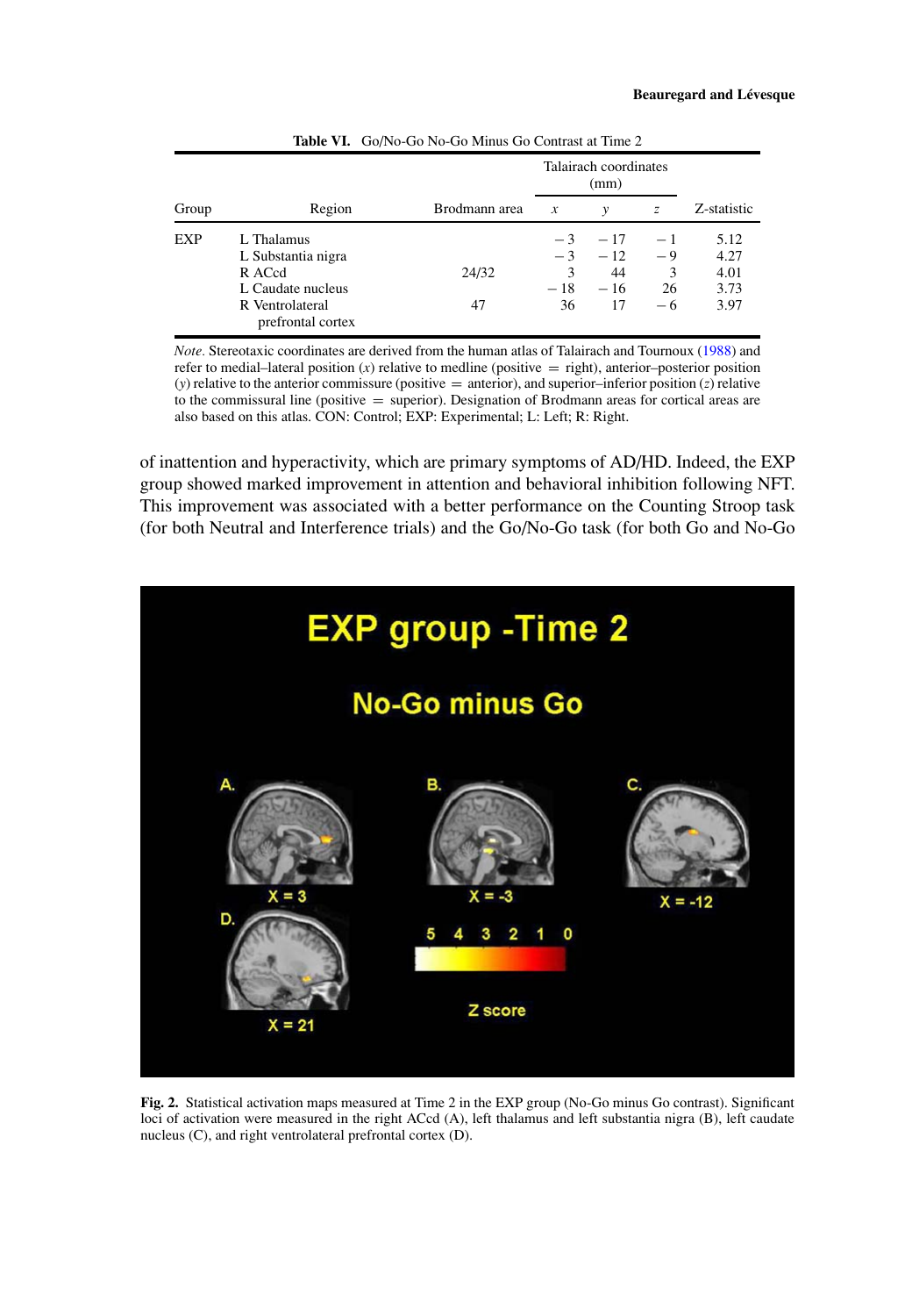trials).With respect to the CON group, no such change was noted at Time 2 relative to Time 1. These neuropsychological and behavioral findings accord with those of previous studies showing that NFT can significantly improve attention and response inhibition in AD/HD children (Fuchs et al., [2003;](#page-15-17) Kropotov et al., [2005;](#page-15-18) Linden et al., [1996;](#page-16-11) Lubar & Shouse, [1976;](#page-16-12) Lubar & Lubar, [1984;](#page-16-13) Lubar et al., [1995;](#page-16-14) Monastra et al., [2002;](#page-16-15) Rossiter & LaVaque, [1995;](#page-16-16) Rossiter, [2004;](#page-16-17) Shouse & Lubar, [1979;](#page-16-18) Tansey, [1984,](#page-17-7) [1985;](#page-17-8) Thompson & Thompson, [1998\)](#page-17-9). Our neuropsychological and behavioral findings provide further empirical support to the view that neurofeedback can be considered an effective treatment for children with AD/HD.

At Time 1 and Time 2, for EXP and CON groups the performance on the Counting Stroop task (Interference minus Neutral contrast) was associated with significant loci of activation in the left superior parietal lobule (BA 7). Functional neuroimaging studies have associated activity in superior parietal lobule—a component of the posterior attentional system-with visual vigilance (Pardo, Fox, & Raichle, [1991;](#page-16-20) Vandenberghe et al., [1996\)](#page-17-14), and shifts of visual spatial attention (Corbetta, Miezin, Shulman, & Petersen, [1993;](#page-14-16) Vandenberghe, Gitelman, Parrish, & Mesulam, [2001\)](#page-17-15). The left superior parietal lobule activations seen here for both groups of subjects may be related to such attentional processes.

No activation of the ACcd was detected at Time 1 for both groups of subjects. This is consistent with the results of an fMRI study recently carried by Bush et al. [\(1999\)](#page-14-8). In this study, adults with AD/HD did not activate the ACcd while they performed a Counting Stroop task. For the EXP group at Time 2, significant loci of activation were seen in the right ACcd (BA 32), left caudate, and left substantia nigra. For the CON group, no activation was detected in these cerebral structures. As for the ACcd, a large corpus of functional brain imaging data reveals that this brain region exerts a pivotal role in the cognitive processes involved in the Stroop task (Bush et al., [1998;](#page-14-9) Bush et al., [2000\)](#page-14-10), being critically implicated in selective attention, the selection of an appropriate response, and the suppression of inappropriate behavioral responses (Carter et al., [1998;](#page-14-17) Corbetta, Miezin, Dobmeyer, Shulman, & Petersen, [1991;](#page-14-18) Pardo, Pardo, Janer, & Raichle, [1990;](#page-16-21) Paus, Petrides, Evans, & Meyer, [1993;](#page-16-22) Peterson et al., [1999\)](#page-16-23). Given this, we posit that the better performance of the EXP subjects at Time 2 v. Time 1 was related to the normalization, following NFT, of neural activity in the ACcd, a central component of the anterior attentional system.

For both groups at Time 1, the No-Go minus Go contrast did not produce any significant locus of activation. This findings is in line with the results of previous fMRI studies having demonstrated an underactivation of the striatum (Booth et al., [2005;](#page-14-13) Durston et al., [2003;](#page-15-16) Rubia et al., [1999;](#page-16-10) Teicher et al., [2000;](#page-17-5) Vaidya et al., [1998\)](#page-17-4) and diverse prefrontal areas (Booth et al., [2005;](#page-14-13) Rubia et al., [1999;](#page-16-10) Tamm et al., [2004;](#page-17-6) Vaidya et al., [1998\)](#page-17-4) in children and adolescent with AD/HD during Go/No-Go tasks. For the EXP group at Time 2, however, significant loci of activation were detected in the right ACcd (BA 24/32), right ventrolateral prefrontal cortex (BA 47), left thalamus, left caudate nucleus, and left substantia nigra. These findings agree with the results of functional neuroimaging studies showing that the ACcd (Liddle et al., [2001;](#page-16-7) Menon et al., [2001\)](#page-16-8), the ventrolateral prefrontal cortex (Garavan et al., [1999;](#page-15-13) Liddle et al., [2001;](#page-16-7) Menon et al., [2001\)](#page-16-8), and the caudate nucleus (Booth et al., [2005;](#page-14-13) Menon et al., [2001\)](#page-16-8) are implicated in the various cognitive processes underlying behavioral inhibition. Thus, the ACcd would be involved in decision formation and monitoring, whereas the ventrolateral prefrontal cortex would be specifically implicated in response inhibition (Liddle et al.,  $2001$ ). Regarding the caudate nucleus, there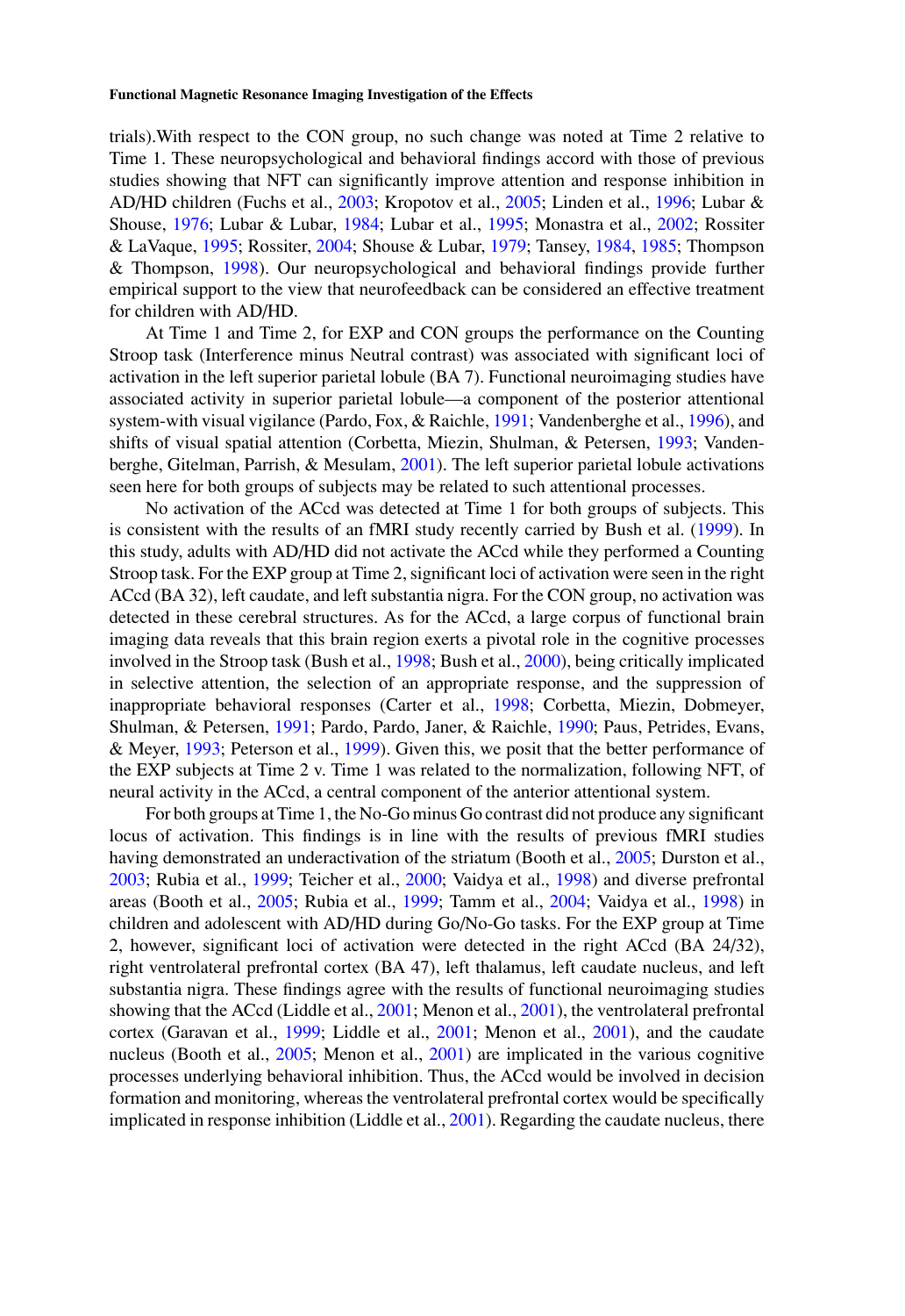is some evidence that this brain region is involved in the motor inhibition of inappropriate behaviors (Casey et al., [2001\)](#page-14-12). The caudate nucleus receives extensive anatomic projections from the frontal cortex and sends input back via the globus pallidus and then thalamus (Goldman-Rakic, [1987\)](#page-15-21). This fronto-striatal network modulates neural computations in the supplementary motor area, which plays a pivotal role in motor planning, initiation, and timing (Deiber, Honda, Ibanez, Sadato, & Hallett, [1999\)](#page-14-19). The involvement of the thalamus in this network may explain the thalamic activation noted here during the No-Go trials.

The significant activations of the left caudate and left substantia nigra noted in the EXP group at Time 2, for both the Counting Stroop task and the Go/No-Go task, suggest that the normalizing effect of NFT was mediated, at least partially, by dopamine. This biogenic amine exerts a pivotal neuromodulatory effect in the brain (Seamans & Yang, [2004\)](#page-16-24). Various lines of evidence indicate that a dysfunction in dopaminergic transmission in frontostriatal circuits is related to AD/HD. First, AD/HD symptoms can be successfully treated with methylphenidate, a potent blocker of the reuptake of dopamine which augments the availability of this neuromodulator/neurotransmitter into the extraneuronal space (Dresel et al., [2000\)](#page-15-22). Second, molecular genetic evidence suggests an association between AD/HD and polymorphism of the dopamine transporter gene, as well as the dopamine D4 and D5 receptor genes (for a review, see Bobb, Castellanos, Addington, & Rapoport, [2005\)](#page-14-20). Third, structural MRI studies of individuals with AD/HD have reported volumetric reductions in the frontal lobes and striatum (Aylward et al., [1996;](#page-14-2) Castellanos et al., [1994,](#page-14-3) [1996;](#page-14-4) Durston et al., [2004;](#page-15-3) Filipek et al., [1997;](#page-15-4) Mataro et al., [1997;](#page-16-2) Mostofsky et al., [2002\)](#page-16-3). Fourth, SPECT and PET studies carried out in AD/HD children, adolescents or adults have found decreased metabolism in diverse frontal and striatal regions (Amen & Carmichael, [1997;](#page-14-7) Kim et al., [2002;](#page-15-9) Lou et al., [1989;](#page-16-5) Sieg et al., [1995;](#page-16-6) Zametkin et al., [1990\)](#page-17-2). Lastly, dopamine modulation of frontal activity during the performance of the Stroop task has been previously shown (Dolan et al., [1995\)](#page-14-21).

The nigrostriatal dopaminergic system is involved in motor control whereas attention processes are regulated in part by mesocortical dopaminergic neurons (for a review, see Nieoullon & Coquerel,  $2003$ ). There is also some evidence indicating that dopamine underlies the integrative properties of the fronto-striatal circuits and supports synaptic plasticity processes such as long-term potentiation (Calabresi, Pisani, Mercuri, & Bernardi, [1996\)](#page-14-22). On this basis, we postulate that the neurofeedback protocol used here led to the neuromodulation by dopamine of neural activity in fronto-striatal circuits. Furthermore, given the association between AD/HD and polymorphism of the D4 and D5 receptor genes, we also hypothesize that this neuroplastic phenomenon implicated long-term potentiation as well as the D4 and D5 receptors.

# **ACKNOWLEDGMENTS**

This work was supported by grants from the Fondation Lucie et André Chagnon and the International Society for Neuronal Regulation (ISNR). We would like to acknowledge Dr. Isabelle Fortier and her team (Hôpital Ste-Justine) for the recruitment and cognitive evaluation of the participants, as well as Dr. Phillipe Robaey, the child psychiatrist who diagnosed the participants (Hôpital Ste-Justine). We also thank Mélanie Veilleux and the staff of the Département de radiologie, CHUM, Hôpital Notre-Dame, for their proficient technical assistance.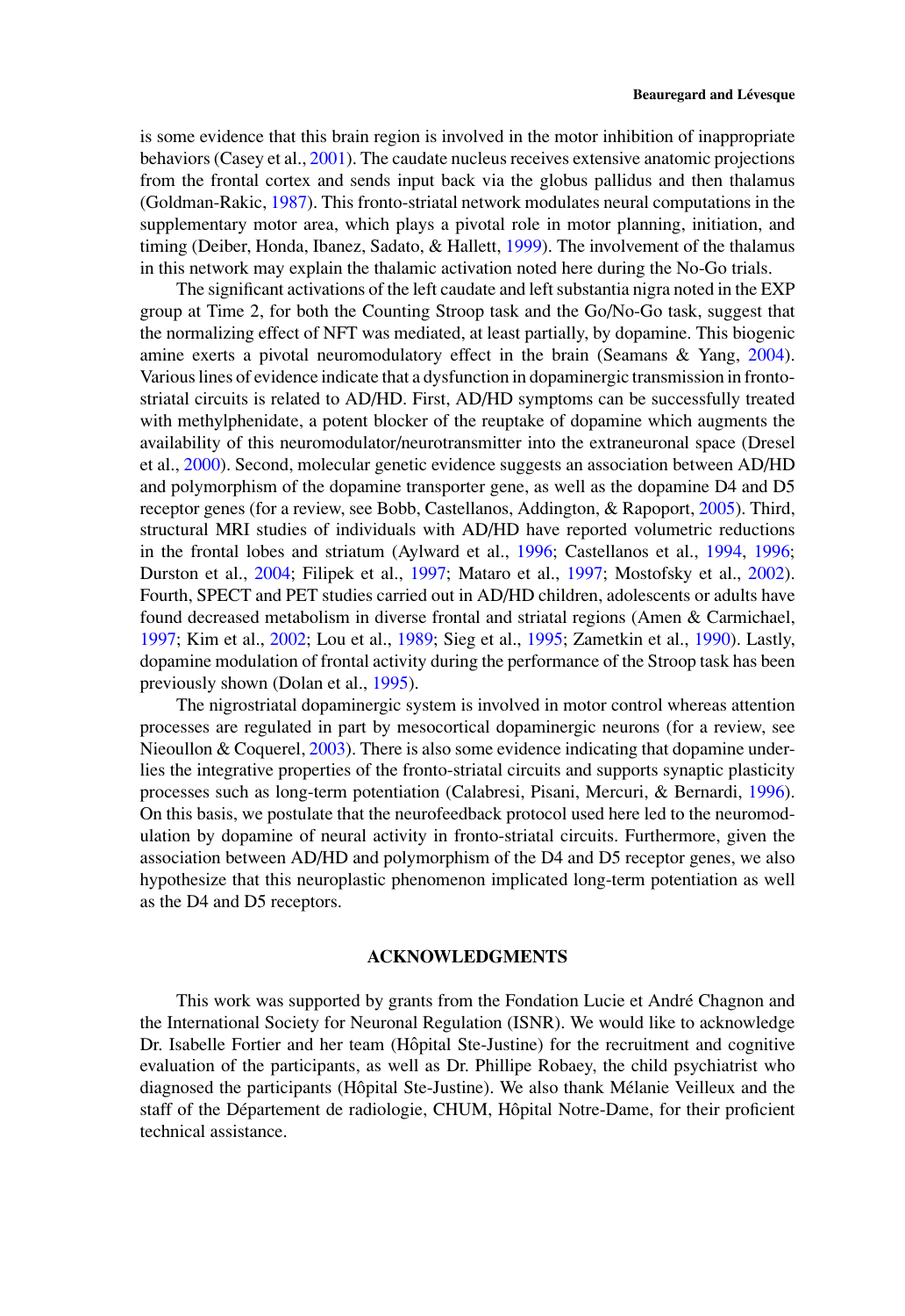# <span id="page-14-20"></span><span id="page-14-13"></span><span id="page-14-2"></span><span id="page-14-1"></span>**REFERENCES**

- Amen, D. G., & Carmichael, B. D. (1997). High-resolution brain SPECT imaging in ADHD. *Annals of Clinical Psychiatry*, *9,* 81–86.
- <span id="page-14-7"></span>Aylward, E. H., Reiss, A. L., Reader, M. J., Singer, H. S., Brown, J. E., & Denckla, M. B. (1996). Basal ganglia volumes in children with attention-deficit hyperactivity disorder. *Journal of Child Neurology*, *11,* 112–115.
- Barkley, R. A. (1996). *Attention deficit hyperactivity disorder: A handbook for diagnosis and treatment*. New York: Guilford Press.
- <span id="page-14-0"></span>Barkley, R. A. (1997). Behavioral inhibition, sustained attention, and executive functions: Constructing a unifying theory of ADHD. *Psychological Bulletin*, *121,* 65–94.
- Bobb, A. J., Castellanos, F. X., Addington, A. M., & Rapoport, J. L. (2005). Molecular genetic studies of ADHD: 1991 to 2004. *American Journal of Medical Genetics B Neuropsychiatry Genetics*, *132,* 109–125.
- Booth, J. R., Burman, D. D., Meyer, J. R., Lei, Z., Trommer, B. L., Davenport, N. D., et al. (2005). Larger deficits in brain networks for response inhibition than for visual selective attention in attention deficit hyperactivity disorder (ADHD). *Journal of Child Psychology and Psychiatry*, *46,* 94–111.
- Burgund, E. D., Kang, H. C., Kelly, J. E., Buckner, R. L., Snyder, A. Z., Petersen, S. E., et al. (2002). The feasibility of a common stereotactic space for children and adults in fMRI studies of development. *Neuroimage*, *17,* 184–200.
- <span id="page-14-15"></span>Bush, G., Whalen, P. J., Rosen, B. R., Jenike, M. A., McInerney, S. C., & Rauch, S. L. (1998). The counting Stroop: An interference task specialized for functional neuroimaging—validation study with functional MRI. *Human Brain Mapping*, *6,* 270–282.
- <span id="page-14-9"></span>Bush, G., Frazier, J. A., Rauch, S. L., Seidman, L. J., Whalen, P. J., Jenike, M. A., et al. (1999). Anterior cingulate cortex dysfunction in attention-deficit hyperactivity disorder revealed by fMRI and the Counting Stroop. *Biological Psychiatry*, *45,* 1542–1552.
- <span id="page-14-8"></span>Bush, G., Luu, P., & Posner, M. I. (2000). Cognitive and emotional influences in anterior cingulate cortex. *Trends in Cognitive Sciences*, *4,* 215–222.
- <span id="page-14-10"></span>Calabresi, P., Pisani, A., Mercuri, N. B., & Bernardi, G. (1996). The corticostriatal projection: From synaptic plasticity to dysfunctions of the basal ganglia. *Trends in Neurosciences*, *19,* 19–24.
- <span id="page-14-22"></span>Carter, C. S., Braver, T. S., Barch, D. M., Botvinick, M. M., Noll, D., & Cohen, J. D. (1998). Anterior cingulate cortex, error detection, and the online monitoring of performance. *Science*, *280,* 747–749.
- <span id="page-14-17"></span>Casey, B. J., Durston, S., & Fossella, J. A. (2001). Evidence for a mechanistic model of cognitive control. *Clinical Neuroscience Research*, *1,* 267–282.
- <span id="page-14-12"></span>Castellanos, F. X., Giedd, J. N., Eckburg, P., Marsh, W. L., Vaituzis, A. C., Kaysen, D., et al. (1994). Quantitative morphology of the caudate nucleus in attention deficit hyperactivity disorder. *American Journal of Psychiatry*, *151,* 1791–1796.
- <span id="page-14-3"></span>Castellanos, F. X., Giedd, J. N., Marsh, W. L., Hamburger, S. D., Vaituzis, A. C., Dickstein, D. P., et al. (1996). Quantitative brain magnetic resonance imaging in attention-deficit hyperactivity disorder. *Archives of General Psychiatry*, *53,* 607–616.
- <span id="page-14-4"></span>Castellanos, F. X., Marvasti, F. F., Ducharme, J. L., Walter, J. M., Israel, M. E., Krain, A., et al. (2000). Executive function oculomotor tasks in girls with ADHD. *Journal of the American Academy of Child and Adolescent Psychiatry*, *39,* 644–650.
- <span id="page-14-11"></span>Castellanos, F. X., Giedd, J. N., Berquin, P. C., Walter, J. M., Sharp, W., Tran, T., et al. (2001). Quantitative brain magnetic resonance imaging in girls with attentiondeficit/hyperactivity disorder. *Archives of General Psychiatry*, *58,* 289–295.
- <span id="page-14-5"></span>Castellanos, F. X., Lee, P. P., Sharp, W., Jeffries, J. N. N. O., Greenstein, D. K., Blumenthal, J. D., et al. (2002). Developmental trajectories of brain volume abnormalities in children and adolescents with attentiondeficit/hyperactivity disorder. *JAMA*, *288,* 1740–1748.
- <span id="page-14-6"></span>Conners, C. K., Wells, K. C., Parker, J. D. A., Sitarenios, G., Diamond, J. M., Powell, J. W. (1997). A new self-report scale for the assessment of adolescent psychopathology: Factor structure, reliability, validity and diagnostic sensitivity. *Journal of Abnormal Child Psychology*, *25,* 487–497.
- <span id="page-14-14"></span>Corbetta, M., Miezin, F. M., Dobmeyer, S., Shulman, G. L., & Petersen, S. E. (1991). Selective and divided attention during visual discriminations of shape, color, and speed: Functional anatomy by positron emission tomography. *Journal of Neuroscience*, *11,* 2383–2402.
- <span id="page-14-18"></span>Corbetta, M., Miezin, F. M., Shulman, G. L., & Petersen, S. E. (1993). A PET study of visuospatial attention. *Journal of Neuroscience*, *13,* 1202–1226.
- <span id="page-14-16"></span>Deiber, M. P., Honda, M., Ibanez, V., Sadato, N., & Hallett, M. (1999). Mesial motor areas in selfinitiated versus externally triggered movements examined with fMRI: Effect of movement type and rate. *Journal of Neurophysiology*, *81,* 3065–3077.
- <span id="page-14-21"></span><span id="page-14-19"></span>Dolan, R. J., Fletcher, P., Frith, C. D., Friston, K. J., Frackowiak, R. S., & Grasby, P. M. (1995). Dopaminergic modulation of impaired cognitive activation in the anterior cingulated cortex in schizophrenia. *Nature*, *378,* 180–182.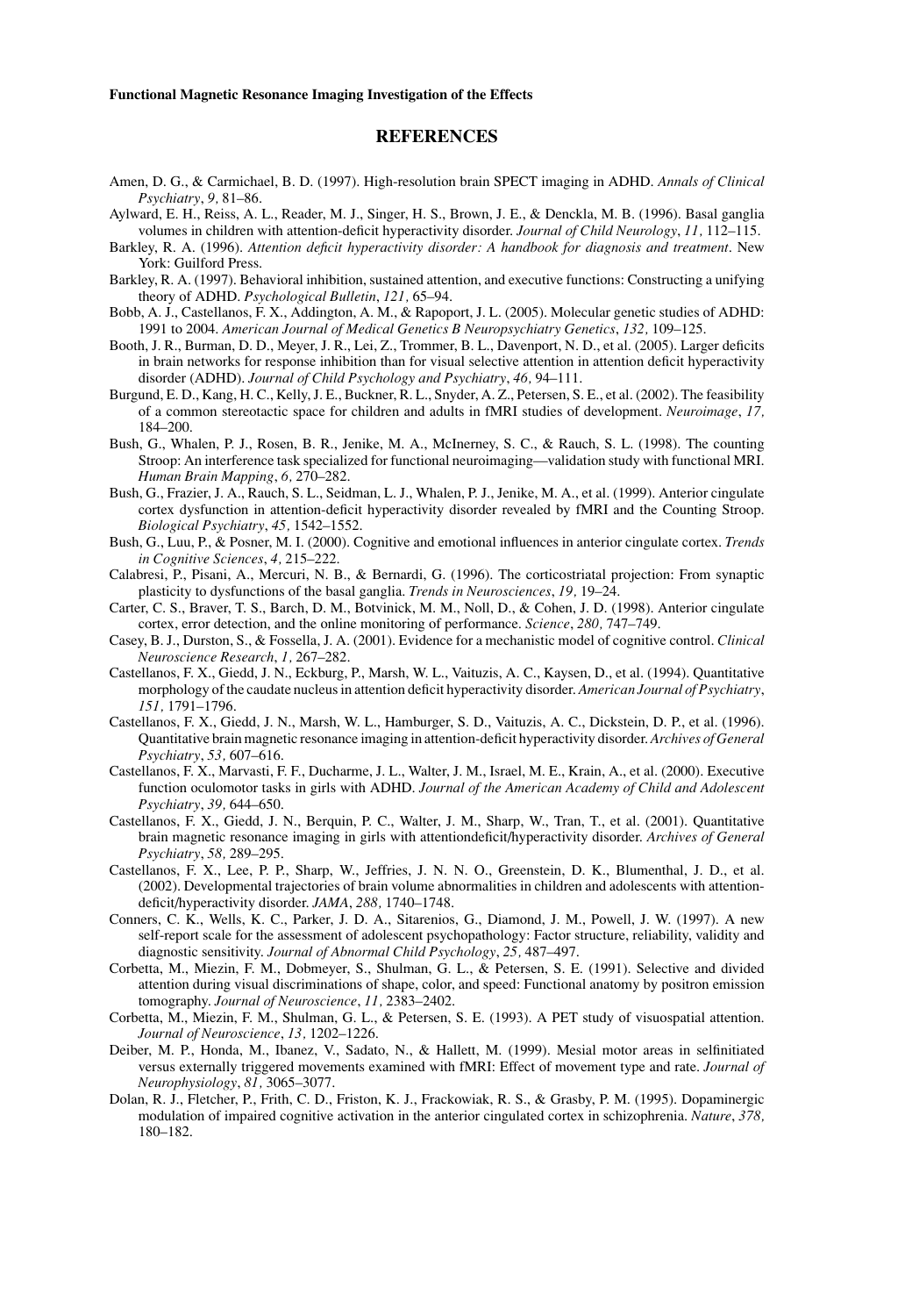- Dresel, S., Krause, J., Krause, K. H., LaFougere, C., Brinkbaumer, K., Kung, H. F., et al. (2000). Attention deficit hyperactivity disorder: Binding of [99mTc]TRODAT-1 to the dopamine transporter before and after methylphenidate treatment. *European Journal of Nuclear Medicine*, *27,* 1518–1524.
- <span id="page-15-22"></span>American Psychiatric Association (1994). *Diagnostic and statistical manual of mental disorders* (4th ed.) (DSM-IV). Washington, D.C.
- <span id="page-15-19"></span>Durston, S., Tottenham, N. T., Thomas, K. M., Davidson, M. C., Eigsti, I. M., Yang, Y., et al. (2003). Differential patterns of striatal activation in young children with and without ADHD. *Biological Psychiatry, 53,* 871– 878.
- <span id="page-15-16"></span>Durston, S., Hulshoff Pol, H. E., Schnack, H. G., Buitelaar, J. K., Steenhuis, M. P., Minderaa, R. B., et al. (2004). Magnetic resonance imaging of boys with attention-deficit/hyperactivity disorder and their unaffected siblings. *Journal of the American Academy of Child and Adolescent Psychiatry*, *43,* 332– 340.
- <span id="page-15-3"></span>Filipek, P. A., Semrud-Clikeman, M., Steingard, R. J., Renshaw, P. F., Kennedy, D. N., & Biederman, J. (1997). Volumetric MRI analysis comparing subjects having attention-deficit hyperactivity disorder with normal controls. *Neurology*, *48,* 589–601.
- <span id="page-15-4"></span>Friston, K. J., & Frackowiak, R. S. J. (1997). Images of the future: A philosophical coda. In: R. S. J. Frackowiak, K. J. Friston, R. J. Dolan, & J. C. Mazziotta (Eds.), *Human brain function* (pp. 487–517). San Diego: Academic Press.
- <span id="page-15-20"></span>Fuchs, T., Birbaumer, N., Lutzenberger, W., Gruzelier, J. H., & Kaiser, J. (2003). Neurofeedback treatment for attention-deficit/hyperactivity disorder in children: A comparison with methylphenidate. *Applied Psychophysiology and Biofeedback*, *28,* 1–12.
- <span id="page-15-17"></span>Garavan, H., Ross, T. J., & Stein, E. A. (1999). Right hemispheric dominance of inhibitory control: An event-related functional MRI study. *Proceedings of the National Academy of Sciences USA*, *96,* 8301–8306.
- <span id="page-15-13"></span>Garavan, H., Ross, T. J., Murphy, K., Roche, R. A., & Stein, E. A. (2002) Dissociable executive functions in the dynamic control of behavior: Inhibition, error detection, and correction. *Neuroimage*, *17,* 1820– 1829.
- <span id="page-15-6"></span>Godefroy, O., Lhullier, C., & Rousseaux, M. (1996). Non-spatial attention disorders in patients with frontal or posterior brain damage. *Brain*, *119,* 191–202.
- <span id="page-15-1"></span>Goldman-Rakic, P. S. (1987). Development of cortical circuitry and cognitive function. *Child Development*, *58,* 601–622.
- <span id="page-15-21"></span>Hartung, C. M., Milich, R., Lynam, D. R., & Martin, C. A. (2002). Understanding the relations among gender, disinhibition, and disruptive behavior in adolescents. *Journal of Abnormal Psychology*, *111,* 659– 664.
- <span id="page-15-10"></span>Hill, D. E., Yeo, R. A., Campbell, R. A., Hart, B., Vigil, J., & Brooks, W. (2003). Magnetic resonance imaging correlates of attention-deficit/hyperactivity disorder in children. *Neuropsychology*, *17,* 496– 506.
- <span id="page-15-5"></span>Hynd, G. W., Hern, K. L., Novey, E. S., Eliopulos, D., Marshall, R., Gonzalez, J. J., et al. (1993). Attention deficit-hyperactivity disorder and asymmetry of the caudate nucleus. *Journal of Child Neurology*, *8,* 339– 347.
- <span id="page-15-8"></span>Iaboni, F., Douglas, V. I., & Baker, A. G. (1995). Effects of reward and response costs on inhibition in ADHD children. *Journal of Abnormal Psychology*, *104,* 232–240.
- <span id="page-15-11"></span>Itami, S., & Uno, H. (2002). Orbitofrontal cortex dysfunction in attention-deficit hyperactivity disorder revealed by reversal and extinction tasks. *NeuroReport*, *13,* 2453–2457.
- <span id="page-15-12"></span>Kates, W. R., Frederikse, M., Mostofsky, S. H., Folley, B. S., Cooper, K., Mazur-Hopkins, P., et al. (2002). MRI parcellation of the frontal lobe in boys with attention deficit hyperactivity disorder or Tourette syndrome. *Psychiatry Research*, *116,* 63–81.
- <span id="page-15-7"></span>Kiehl, K. A., Liddle, P. F., & Hopfinger, J. B. (2000). Error processing and the rostral anterior cingulate: An event-related fMRI study. *Psychophysiology*, *37,* 216–223.
- <span id="page-15-14"></span>Kim, B. N., Lee, J. S., Shin, M. S., Cho, S. C., & Lee, D. S. (2002). Regional cerebral perfusion abnormalities in attention deficit/hyperactivity disorder. Statistical parametric mapping analysis. *European Archives of Psychiatry and Clinical Neuroscience*, *252,* 219–225.
- <span id="page-15-9"></span>Konishi, S., Nakajima, K., Uchida, I., Sekihara, K., & Miyashita, Y. (1998). No-go dominant brain activity in human inferior prefrontal cortex revealed by functional magnetic resonance imaging. *European Journal of Neuroscience*, *10,* 1209–1213.
- <span id="page-15-15"></span>Kropotov, J. D., Grin-Yatsenko, V. A., Ponomarev, V. A., Chutko, L. S., Yakovenko, E. A., & Nikishena, I. S. (2005). ERPs correlates of EEG relative beta training in ADHD children. *International Journal of Psychophysiology*, *55,* 23–34.
- <span id="page-15-18"></span>Lezak, M. D. (1990). Neuropsychological assessment. In: J. Frederiks (Ed.), *Handbook of clinical neurology: Vol. 1. Clinical neuropsychology*, *Elsevier* (pp. 515–530). New York: Elsevier.
- <span id="page-15-2"></span><span id="page-15-0"></span>Leimkuhler, M. E., & Mesulam, M. M. (1985). Reversible go-no go deficits in a case of frontal lobe tumor. *Annals of Neurology, 18,* 617–619.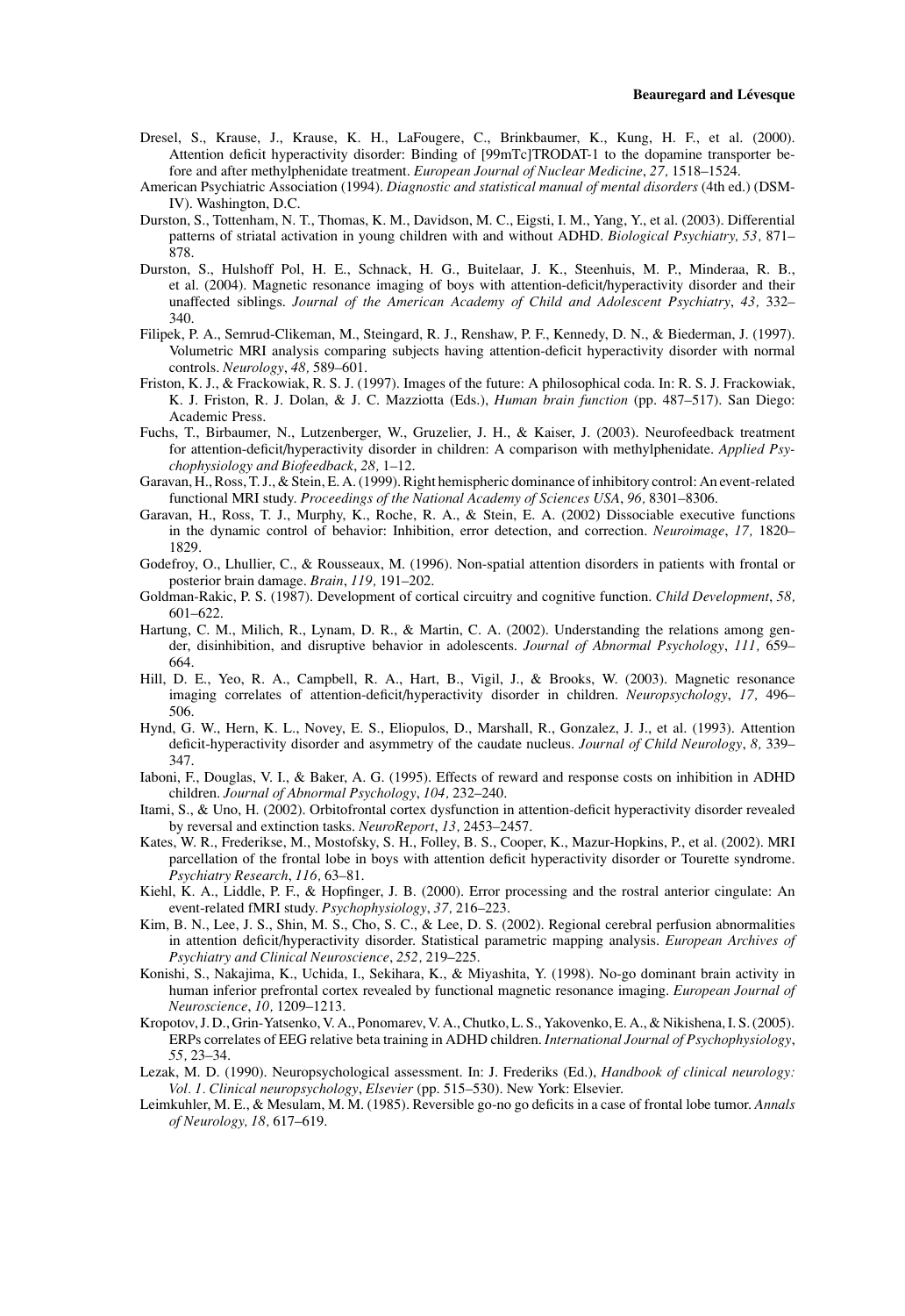- Liddle, P. F., Kiehl, K. A., & Smith, A. M. (2001). Event-related fMRI study of response inhibition. *Human Brain Mapping*, *12,* 100–109.
- <span id="page-16-7"></span>Linden, M., Habib, T., & Radojevic, V. (1996). A controlled study of the effects of EEG biofeedback on cognition and behavior of children with attention deficit disorder and learning disabilities. *Biofeedback and Self Regulation*, *21,* 35–49.
- <span id="page-16-11"></span>Lou, H. C., Henriksen, L., Bruhn, P., Borner, H., & Nielsen, J. B. (1989). Striatal dysfunction in attention deficit and hyperkinetic disorder. *Archives of Neurology*, *46,* 48–52.
- <span id="page-16-5"></span>Lubar, J. F., & Shouse, M. N. (1976). EEG and behavioral changes in a hyperkinetic child concurrent with training of the sensorimotor rhythm (SMR): A preliminary report. *Biofeedback and Self Regulation*, *1,* 293–306.
- <span id="page-16-12"></span>Lubar, J. O., & Lubar, J. F. (1984). Electroencephalographic biofeedback of SMR and beta for treatment of attention deficit disorders in a clinical setting. *Biofeedback and Self Regulation*, *9,* 1–23.
- <span id="page-16-13"></span>Lubar, J. F., Swartwood, M. O., Swartwood, J. N., & O'Donnell, P. H. (1995). Evaluation of the effectiveness of EEG neurofeedback training for ADHD in a clinical setting as measured by changes in T. O. V. A. scores, behavioral ratings, and WISC-R performance. *Biofeedback and Self Regulation*, *20,* 83–99.
- <span id="page-16-14"></span>Mannuzza, S., Klein, R. G., Bessler, A., Malloy, P., & Hynes, M. E. (1997). Educational and occupational outcome of hyperactive boys grown up. *Journal of the American Academy of Child and Adolescent Psychiatry*, *36,* 1222–1227.
- <span id="page-16-0"></span>Mataro, M., Garcia-Sanchez, C., Junque, C., Estevez-Gonzalez, A., & Pujol, J. (1997). Magnetic resonance imaging measurement of the caudate nucleus in adolescents with attentiondeficit hyperactivity disorder and its relationship with neuropsychological and behavioural measures. *Archives of Neurology*, *54,* 963–968.
- <span id="page-16-2"></span>Menon, V., Adleman, N. E., White, C. D., Glover, G. H., & Reiss, A. L. (2001). Error-related brain activation during a Go/NoGo response inhibition task. *Human Brain MappingHuman Brain Mapping*, *12,* 131–143.
- <span id="page-16-8"></span>Monastra, V. J., Monastra, D. M., & George, S. (2002). The effects of stimulant therapy, EEG biofeedback, and parenting style on the primary symptoms of attentiondeficit/hyperactivity disorder. *Applied Psychophysiology and Biofeedback*, *27,* 231–249.
- <span id="page-16-15"></span>Mostofsky, S. H., Cooper, K. L., Kates, W. R., Denckla, M. B., & Kaufmann, W. E. (2002). Smaller prefrontal and premotor volumes in boys with attention-deficit/hyperactivity disorder. *Biological Psychiatry*, *52,* 785–794.
- <span id="page-16-3"></span>Nieoullon, A., & Coquerel, A. (2003). Dopamine: A key regulator to adapt action, emotion, motivation and cognition. *Current Opinion in Neurology*, *16*(Suppl, 2), S3–S9.
- <span id="page-16-25"></span>Oldfield, R. C. (1971). The assessment and analysis of handedness: The Edinburgh Inventory. *Neuropsychologia*, *9,* 97–113.
- <span id="page-16-19"></span>Overmeyer, S., Bullmore, E. T., Suckling, J., Simmons, A., Williams, S. C., Santosh, P. J., et al. (2001). Distributed grey and white matter deficits in hyperkinetic disorder MRI evidence for anatomical abnormality in an attentional network. *Psychological Medicines*, *31,* 1425–1435.
- <span id="page-16-4"></span>Pardo, J. V., Pardo, P. J., Janer, K. W., & Raichle, M. E. (1990). The anterior cingulate cortex mediates processing selection in the Stroop attentional conflict paradigm. *Proceedings of the National Academy of Sciences USA*, *87,* 256–259.
- <span id="page-16-21"></span>Pardo, J. V., Fox, P. T., & Raichle, M. E. (1991). Localization of a human system for sustained attention by positron emission tomography. *Nature*, *349,* 61–64.
- <span id="page-16-20"></span>Paus, T., Petrides, M., Evans, A. C., & Meyer, E. (1993). Role of the human anterior cingulate cortex in the control of oculomotor, manual, and speech responses: A positron emission tomography study. *Journal of Neurophysiology*, *70,* 453–469.
- <span id="page-16-22"></span>Peterson, B. S., Skudlarski, P., Gatenby, J. C., Zhang, H., Anderson, A. W., & Gore, J. C. (1999). An fMRI study of Stroop word-color interference: Evidence for cingulate subregions subserving multiple distributed attentional systems. *Biological Psychiatry*, *45,* 1237–1258.
- <span id="page-16-23"></span>Rossiter, T. R., & LaVaque, T. J. (1995). A comparison of EEG biofeedback and psychostimulants in treating attention deficit hyperactivity disorders. *Journal of Neurotherapy*, *1,* 48–59.
- <span id="page-16-16"></span>Rossiter, T. (2004). The effectiveness of neurofeedback and stimulant drugs in treating AD/HD: Part II. Replication. *Applied Psychophysiology and Biofeedback*, *29,* 233–243.
- <span id="page-16-17"></span>Rubia, K., Overmeyer, S., Taylor, E., Brammer, M., Williams, S. C. R., Simmons, A., et al. (1999). Hypofrontality in attention deficit hyperactivity disorder during higher-order motor control: A study with functional MRI. *American Journal of Psychiatry*, *156,* 891–896.
- <span id="page-16-10"></span>Rubia, K., Smith, A. B., Brammer, M. J., & Taylor, E. (2003). Right inferior prefrontal cortex mediates response inhibition while mesial prefrontal cortex is responsible for error detection. *Neuroimage*, *20,* 351–358.
- <span id="page-16-9"></span>Seamans, J. K., & Yang, C. R. (2004). The principal features and mechanisms of dopamine modulation in the prefrontal cortex. *Progress in Neurobiology*, *74,* 1–58.
- <span id="page-16-24"></span>Shallice, T. (1988). *From neuropsychology to mental structure*. Cambridge: Cambridge University Press.
- <span id="page-16-1"></span>Shouse, M. N., & Lubar, J. F. (1979). Operant conditioning of EEG rhythms and ritalin in the treatment of hyperkinesis. *Biofeedback and Self Regulation*, *4,* 299–312.
- <span id="page-16-18"></span><span id="page-16-6"></span>Sieg, K. G., Gaffney, G. R., Preston, D. F., & Hellings, J. A. (1995). SPECT brain imaging abnormalities in attention deficit hyperactivity disorder. *Clinical Nuclear Medicine*, *20,* 55–60.